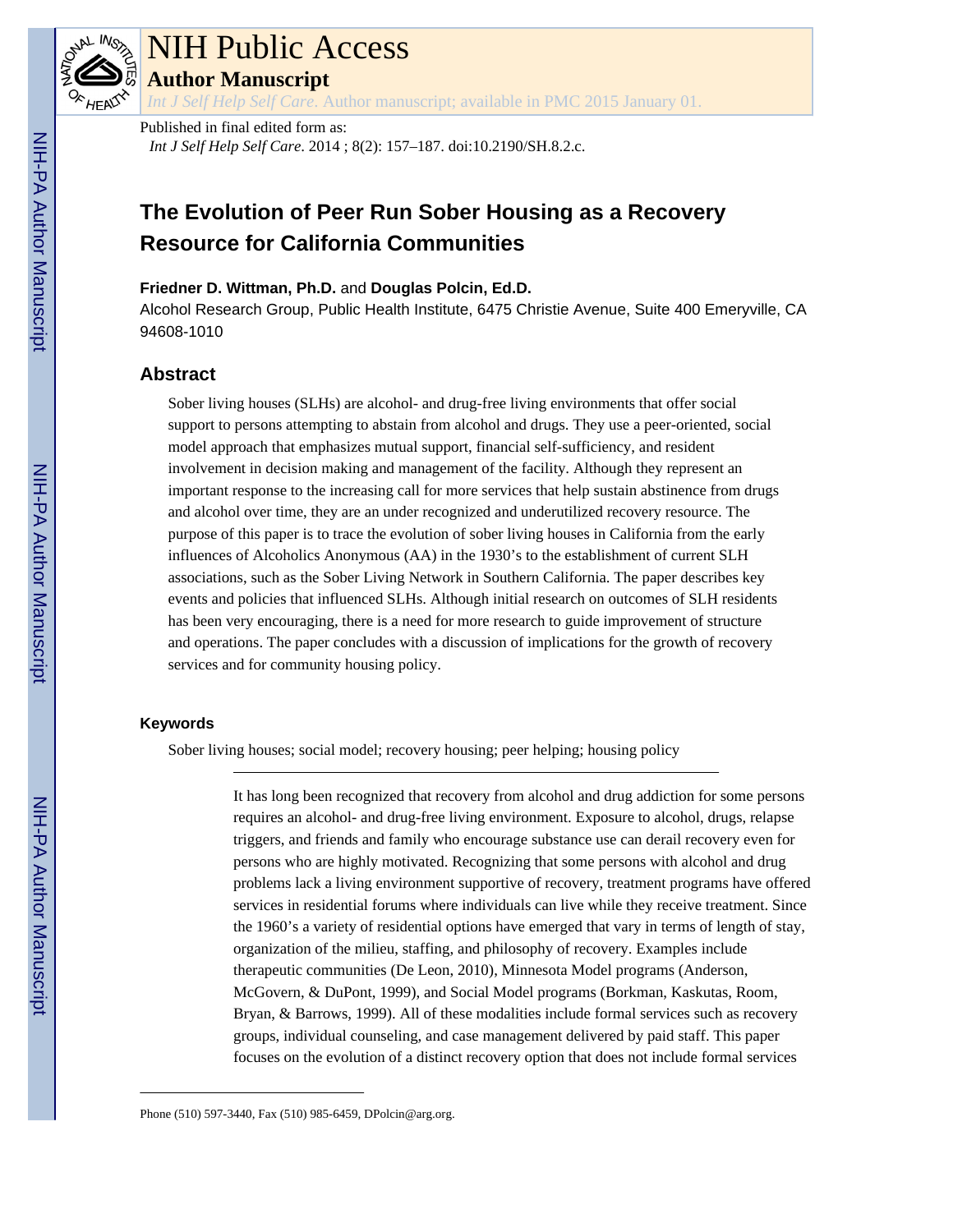or paid staff on site at the sober living residence, although some recovering residents are likely to be involved with these services off-site and most have a history of receiving some type of formal services. These houses are called free-standing Sober Living Houses or Sober Housing (Polcin & Borkman, 2008). "Free standing" here means the houses are not licensed by any official body, provide no on-site licensed professional services, and conform to local zoning and building safety codes for residential occupancy. These houses are ordinary housing found throughout the local community based on the history and land-use patterns of the city or county. Architecturally, they may be modified large single-family houses, converted duplexes, or remodeled small apartment buildings.

This article describes the evolution of sober housing in California from 1935 to the present. We begin with a description of 12-step housing as it grew directly out of the recovery principles and experiences of Alcoholics Anonymous (AA). The 12-step house is the original free-standing sober housing created, independently owned, and operated by recovering individuals for the sole purpose of supporting daily sober living. The original design ideas and operational practices created a foundation which remains in force today for several different forms of sober housing that have emerged over the last fifty years, including sober houses in California.

The paper then proceeds to review sober housing's relationship to four episodes in the development of California's policy to manage alcohol- and drug-related health and safety problems at the community and state level:

- **1.** The demise of California's system of custodial care for alcoholics in state psychiatric hospitals and local jails (1950s and 1960s).
- **2.** Replacement of the custodial care system with short-term methods for treatment of alcohol/drug dependency in professionally-managed settings that paid little attention to housing. The need for housing and longer term programs gave rise to a community-based social model approach to recovery.
- **3.** Impact of public housing and urban redevelopment policies that denied housing to alcoholics/addicts and destroyed their habitat but eventually also provided essential protections for recovering people's rights to housing (1960s to 1992).
- **4.** Retrenchment of federal and state support for residential treatment settings and housing for people with AOD problems coupled with an increase in California state prison-building between 1980 and 2010.

The paper concludes with discussion of the prospects for sober housing's continuing growth in California today. We review the current status of sober housing associations, the potential role that sober houses could play in responding to court mandated release of a large number of persons currently incarcerated in California State Prisons, and development of "intentional housing" models that might assist individuals with different problems in addition to drugs and alcohol.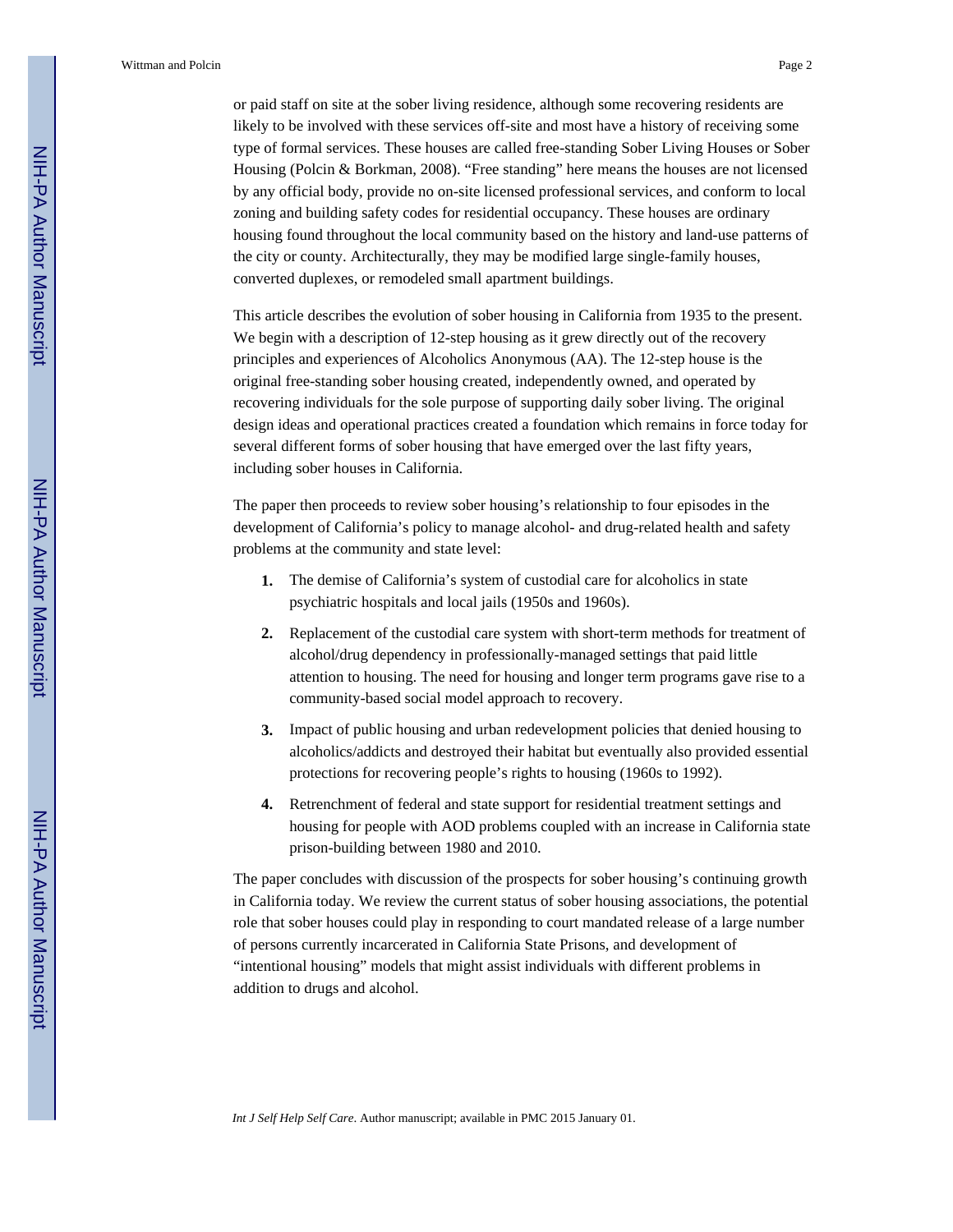# **Origins of Sober Housing within the AA Movement and the Formation of 12- Step Houses**

The foundations of AA provided the guiding principles for peer-based sober housing: Strict sobriety (no drinking by residents on or off-site), full membership and participation in the community (pay rent and help with household management), fit quietly (anonymously) into the surrounding neighborhood, implement "good neighbor" policies toward the surrounding community, emphasize peer support for recovery, and pursue opportunities for 12-step work in the community.

One limitation of AA was that it did little to address the needs of members who sought a safe and sober place to live while they "worked their program" through the 12 steps. Many had been evicted and lost connections with family and friends. Many communities had limited rental housing stock and almost no alcohol-free housing except for the occasional boarding house or small hotel manager who personally did not rent to tenants who drank. However, an ample supply of low-cost serviceable housing was available in urban cores and other areas left behind in the post-war move to the suburbs. This housing was often poorly managed and was located in declining districts characterized by violence, public inebriation, prostitution, social isolation, and minimal public services. However, much of the physical housing stock was well-designed and durable, and the district often included surprisingly sound neighborhoods. Houses were often conveniently located in neighborhoods close to jobs and public transportation. Bargains were available for the enterprising and discerning house-hunter.

In the late 1940s a handful of experienced AA members who had acquired several years of sobriety started on their own initiative to fill the sober housing gap by providing "12 step" residences. To a large extent they relied on available low-cost housing in economically declining urban areas. Twelve step residences offered everyday living while maintaining strict sobriety policies (no drinking by residents on or off the premises) and encouraging attendance at AA meetings on site or in the community. Sober housing could be seen as a potential safe island rising out of a sea of "wet" neighborhoods characterized by declining businesses, large numbers of bars and liquor stores, and housing stock consisting of singleroom occupancy (SRO) hotels, small apartments, and large old houses that had been converted into multi-occupancy dwellings.

In the late 1940s and early 1950s house operators had their pick of locations and house designs conducive to recovery-oriented daily living. They could take advantage of convenient locations and existing large single family houses. They could choose house layouts that were generously-designed large single family wooden houses, many with four or five comfortable bedrooms, large kitchens, and a spacious living room with a side parlor. A discerning eye could see beneath the shabbiness and deferred maintenance that the old buildings were attractive and well built. California houses built several decades earlier with old-growth Redwood were often well constructed and in extraordinarily good shape. Some of the original 12-step houses are still in operation as this is written, such as the First Step Home in San Francisco [\(http://www.arafirststephome.com/\)](http://www.arafirststephome.com/).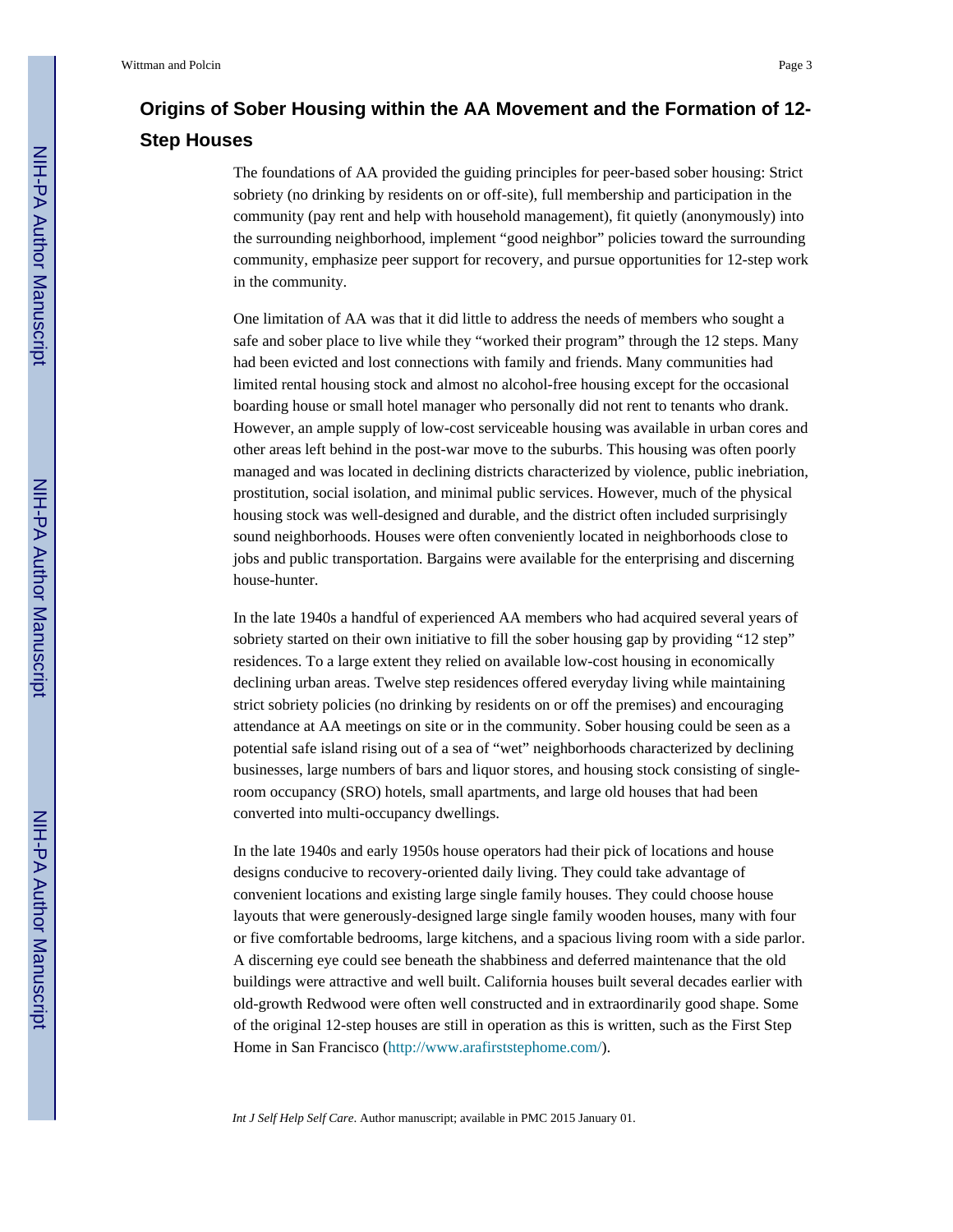The 12 step houses were privately owned and operated independently by recovering people. Referrals came through word of mouth based on the quality of life they offered for sober living and recovery. A house's bond with the community was its quality of sobriety and the personal integrity of its owners. The houses had no contractual connections to treatment programs or to correctional institutions, though they were informally known to the staff of these organizations. At the time, the local (municipal, county) "system of care" for public drunkenness and related misbehavior was based on a network of informal contacts between local public hospitals for general medical service, state psychiatric hospital wards for treatment of alcoholism, and the correction system's local drunk tanks and county jail farms. Chronic drinkers and public inebriates routinely re-cycled through this informal care system from the street to the drunk tank or the detox ward at the local general hospital, then on to a custodial setting either at the county jail farm or the state psychiatric hospital alcoholism ward. After getting sober and starting to regain their health, usually over a period from one to several months, patients/inmates were discharged back to the neighborhoods they had come from. At best there may have been a short-term arrangement for a sober bed, but there was no inter-service discharge planning or continued monitoring. Relapses were routinely expected. The chronic drinkers who cycled through this system repeatedly were characterized as "doing the loop" (Wiseman, 1970).

The 12 step house offered a way off this merry-go-round if the drinker took the initiative to start living sober day-to-day. The houses offered a real prospect for long-term sober living at a very reasonable cost (rental for one's room or bed), for as long as the resident wished, with freedom to come and go to participate as a full member of the surrounding community. The resident's only obligations were to remain sober, pay the rent on time, attend AA meetings, and help around the house.

### **Sober Housing and the Collapse of the California Custodial Care System**

Prior to the 1950's individuals with serious alcohol or drug problems in California frequently became involved in California's custodial care systems (i.e., state psychiatric hospitals and local jails). However, these systems were in the process of being dismantled at the same time that 12 step houses began to open up. Two major developments sharply reduced the number of custodial beds available to persons with alcohol and drug problems. The changes began in the late 1940s and came into fruition in the late 1950s. First, California was replacing its aging state psychiatric hospital system that provided residential treatment for alcoholism in dormitory-type hospital wards. Second, there were changes in the local custodial system for public drunkenness, which included doing time in city drunk tanks and county jail farms. The purpose of this section is to describe the revamping of state psychiatric hospitals and local jails and their effects on persons with alcohol and drug problems and the prevalence of sober living houses.

### **Downsizing state psychiatric hospitals**

By the late 1940s state hospital systems across the US including California had crumbled under years of neglect and abuse brought on by a public which refused to approve necessary staffing and maintenance levels. State health and hospital authorities could not provide the upkeep and staff budgets necessary to operate these large and expensive facilities and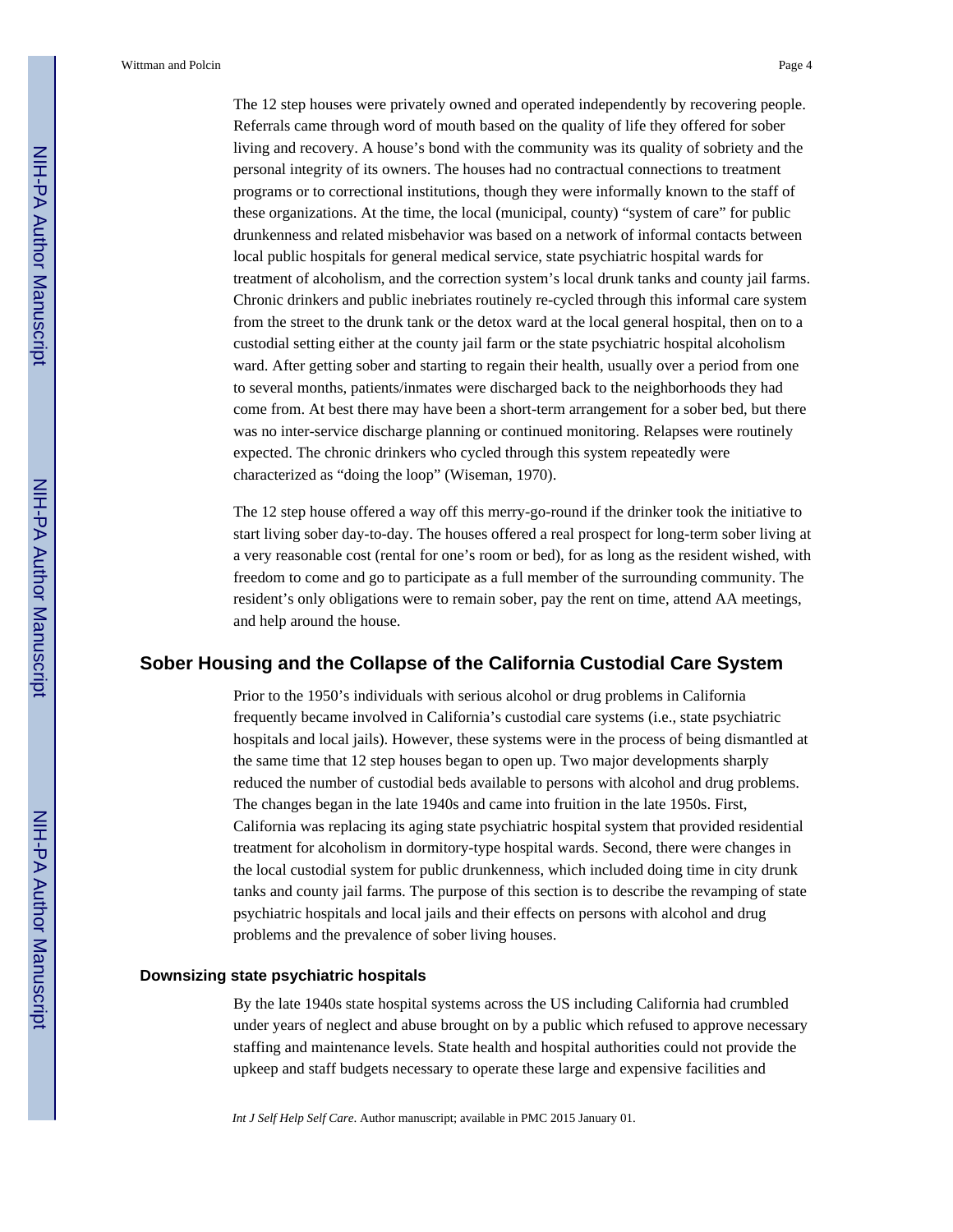became resigned to deferred maintenance, staff cutbacks, and continuing demands for service from the state (Deutsch, 1948). Concerns were being raised about the cumulative effects of therapeutic shortcomings when the facilities were not maintained and did not operate according to high standards (Gruenberg, Brandon, & Kasius, 1966). Additional concerns included subjugation of the individual to the social pressures and institutional demands of the ward environment (Wiseman, 1970) and the potential for over-control, abuse of power, and distortions of social relations based on imbalances of power (Goffman, 1961).

In response to these concerns there were marked reductions in the number of beds in state hospital institutions. Nationally, the number of patients in state psychiatric hospitals dropped from about 560,000 in the mid-1950s to about 100,000 in the mid-1970s (US Department of Health and Human Services, 1999). In California the number of beds fell from 37,500 in 1959 to 22,000 in 1967 (Lyons, 1984). Up to 40 percent of these admissions to state hospitals had problems with alcohol or drugs.

Another factor that led to the downsizing of state psychiatric hospitals was the discovery in the early 1950s of psychotropic drugs to control psychiatric symptoms which otherwise resulted in custodial hospitalization but now many believed could be treated on an outpatient basis. New treatment technologies based on recently-discovered psychotropic drugs and advances in professional outpatient treatment services became increasingly popular with treatment professionals, families, and the public as an alternative to long-term residential treatment services. Calls for action mushroomed into a political process that drove planners to replace the state's institutional custodial care system with a new system of communitybased care delivered through local hospitals and clinics primarily on an outpatient basis (Gillon, 2000). Although some patients with chronic psychiatric disorders were able to find appropriate supportive housing in psychiatric halfway houses or board and care homes, many of those with alcohol or drug problems had few choices beyond single room occupancy hotels (Polcin, 1990).

#### **The Short-Doyle Act: From the state psychiatric hospital to the community clinic**

California helped lead the nation forward into the new era of deinstitutionalization of psychiatric patients from state hospitals with the passage of the Short-Doyle Act in 1957. The Act provided assistance to local governments to provide locally-administered and controlled community psychiatric health programs. In 1963 funding levels were increased by the state to boost local participation and expand the scope of services covered. However, California's de-institutionalization movement paid little attention specifically to alcoholics and addicts, although at the time the state psychiatric hospital and the local jail system were the sole public means for residential services to manage alcohol/drug problems. In practical terms, demise of California's state custodial care system for public inebriates meant the end of a system providing sober beds in state psychiatric hospitals and local jails. Although discredited at the time as demeaning and as ineffectual, these beds had served respite and care functions for large numbers of persons with alcohol or drug problems.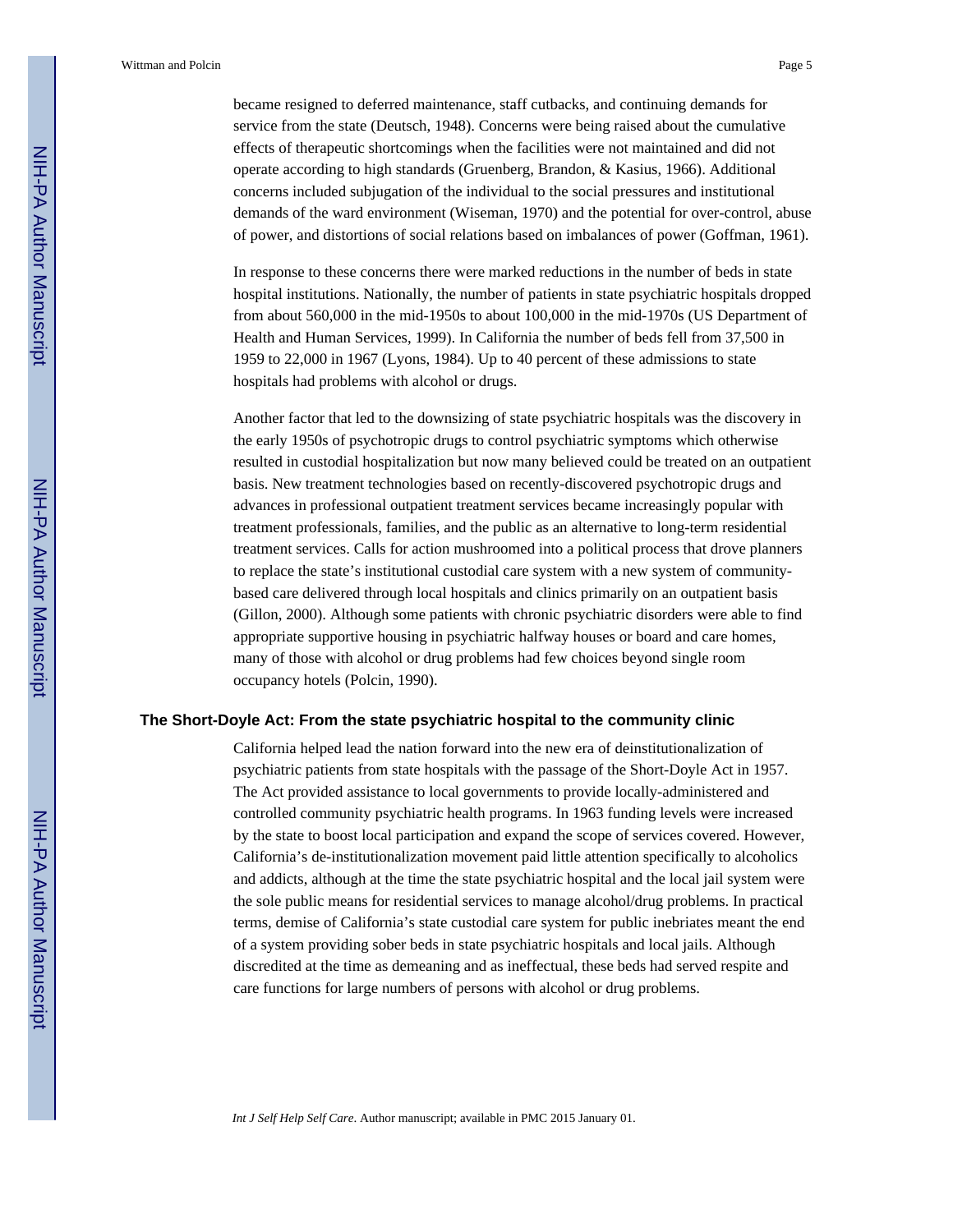### **Decriminalization of public drunkenness**

In addition to custodial care in state psychiatric hospitals, many persons with alcohol and drug problems were housed in local jails (drunk tanks) and county work farms that were part of local jail systems. In the 1960s, California cities relied heavily on these institutions as the response to charges of public drunkenness. However, a series of cases led to a US Supreme Court decision finding that chronic inebriation is an involuntary consequence of alcoholism, a disease, so homeless alcoholics arrested for public intoxication could not be convicted (McCarty, Argeriou, Huebner, & Lubran, 1991). Arrests for disruptive behavior while intoxicated or trespassing were then more likely to result in holding drinkers for a few hours without charging them. Judges stopped sentencing chronic drinkers to the county farm systems run by local criminal justice systems. Decriminalization at the community level left many public inebriates on the street and increased pressure on local medical resources for short-term detoxification and emergency care (Sweet, 2012).

### **Custodial care changes and the impact on sober housing**

As custodial care systems that housed persons with alcohol and drug problems collapsed there was no corresponding increase in the supply of appropriate housing. Although some individuals released from custodial care did no doubt access 12-step recovery houses, there was no large increase in their numbers. One factor was low income neighborhoods with affordable housing suitable for 12-step houses continued to be sparse. In addition, there was limited outreach from public agencies to 12-step recovery houses as well as limited interest among 12-step house operators to explore prospects for 12-step houses to take a more active role in providing recovery housing.

Some characteristics of the houses themselves made it difficult for them to fill the housing gap created by the demise of custodial care. Since 12-step houses operated on a purely voluntary basis, most would not accept inebriates brought to the door by police. In addition, applicants to sober housing typically had to find a way to begin their sobriety before approaching the 12-step house. Individuals currently using or withdrawing from substances were usually not accepted. Therefore, they needed services for detoxification and establishment of initial sobriety in the community before they could apply for sober housing. These gaps in service were filled by "social model" (Borkman, 1990a) recovery programs that encompassed a broader spectrum of service needs, including detoxification and initiation of abstinence in residential recovery programs.

# **Sober Housing and California's Approach to Alcohol and Drug Treatment at the Community Level: The Rise of the Social Model Movement (1970s)**

As a result of the deinstitutionalization of patients from state psychiatric hospitals California shifted public treatment for psychiatric illness and alcoholism/drug addiction from residential long-term care in remote settings to outpatient services close to home and community. This new system minimized use of inpatient hospitalization, confining 24-hour care to short-term treatment in specialized residential community facilities. However, state planners responsible for implementing Short-Doyle legislation ended up relying primarily on family members for living arrangements. For persons without family support, which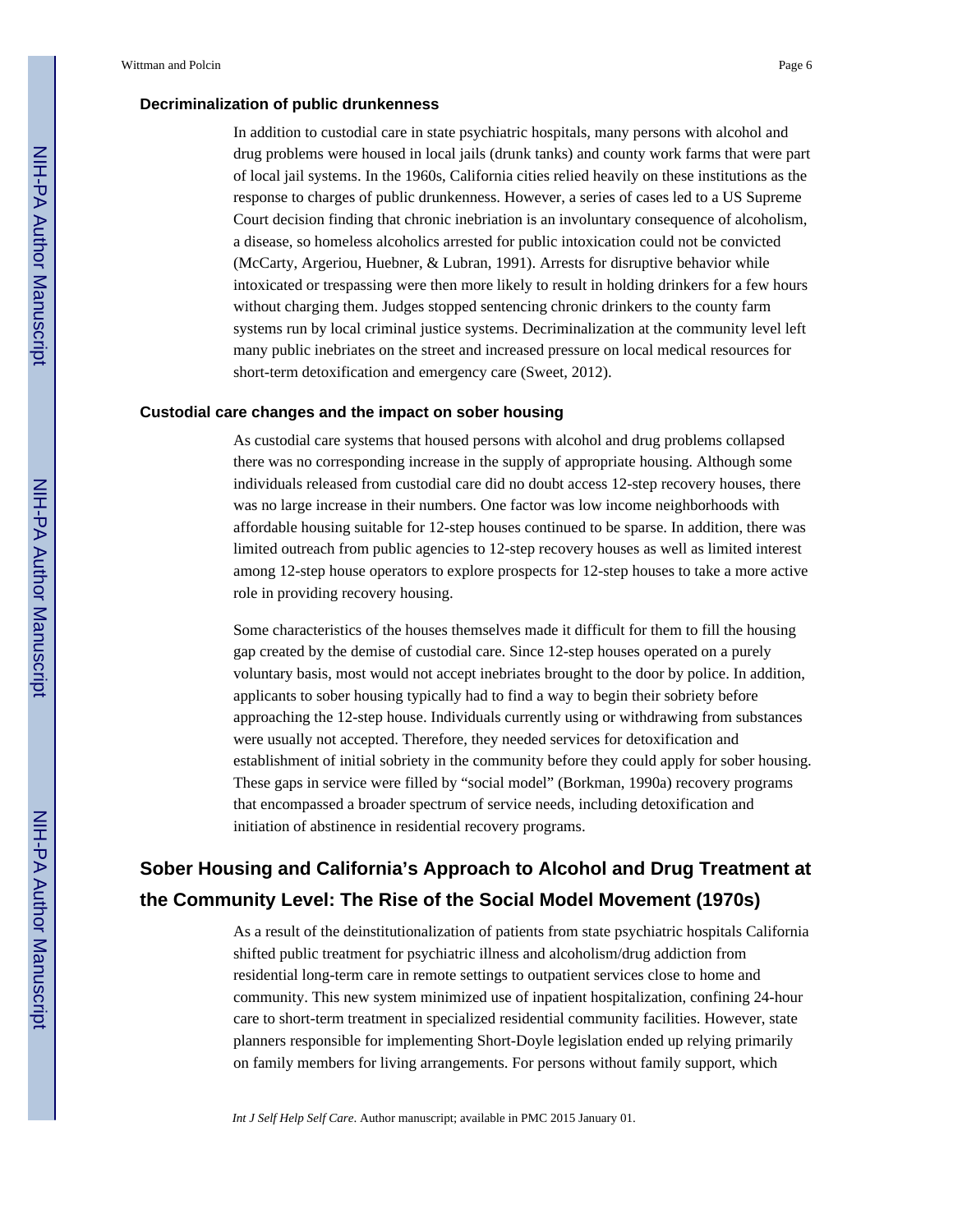included many individuals with alcohol and drug addiction, they also relied on federal disability payments or county welfare checks to indigent patients to pay for secure lodging in board and care homes or low-income residences, such as marginal SROs (single-room occupancy hotels). Thus, the new community-based outpatient approach did not work well for many persons with alcohol or drug problems.

To develop community services that were more responsive to persons with alcohol problems California formed the Office of Alcohol Program Management (OAPM) in 1970 (Blacksher, 1990). OAPM was created partly in response to federal legislation (PL 91-616) that in 1970 established the National Institute on Alcohol Abuse and Alcoholism (NIAAA), a national agency for treatment, prevention, and research into alcoholism. The federal legislation required creation of a single state agency that could receive funds for treatment and prevention services and coordinate with the NIAAA on matters of research and public policy.

With support from OAPM, a small group of recovering people in several California communities formed a community of recovery persons who developed a treatment approach that applied AA principles to establishment of a community-level system of recovery. The "California social model" approach to alcohol and drug addiction in the community addressed both sets of issues overlooked by the Short-Doyle legislation: detoxification and management of public inebriation; and provision of residential settings to support recovery for both the short-term and long-term. One useful synthesis of social model recovery summarizes six key "traits" or "characteristics" (Wright, 1990):

- The basis of authority is the experiential knowledge of recovery (rather than expert knowledge)
- **•** Primary therapeutic relationship is between person and program (rather than person/therapist)
- **•** Everyone both gives and receives help (each participant is both consumer and prosumer)
- **•** Basic principles and dynamics of AA create the framework for social model programs
- **•** A positive sober environment is a crucial part of the program operation.
- **•** Alcoholism is viewed as being centered in the reciprocal relationship between the individual and his or her surrounding social unit

### **Four community level social model settings**

The social model recovery approach in the community included four components operating jointly at the local (primarily municipal) level: Social model detoxification, alcohol recovery homes, sober living houses, and community (neighborhood) recovery centers. The pioneers of social model recovery moved AA-based recovery beyond the individual 12-step house to create a community exoskeleton of recovery-conducive settings organized around alcohol recovery homes (Dodd, 1990; Dodd, 1997). The four kinds of settings comprise the essential "positive sober environment" offered by social model programs to the surrounding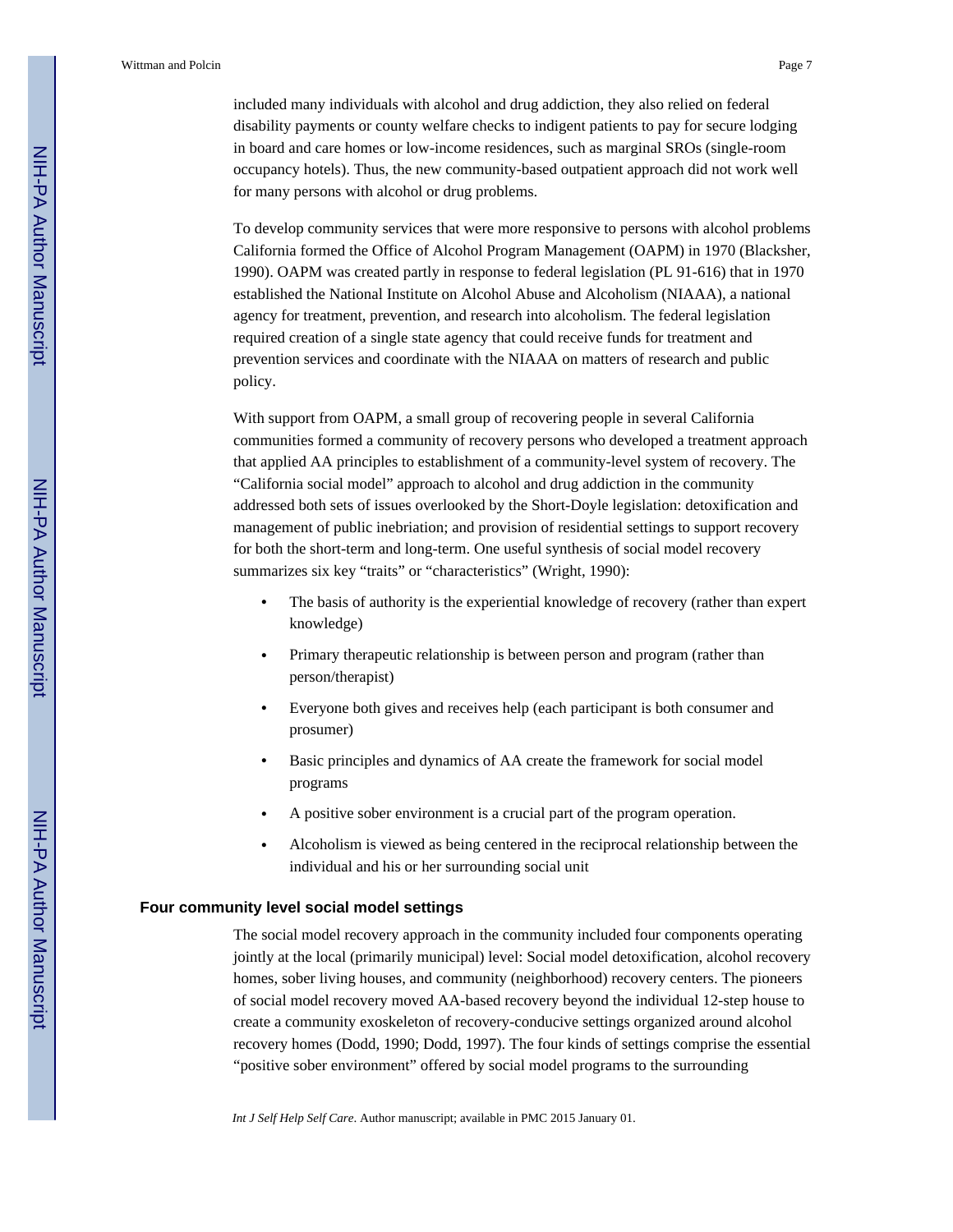community. Ideally, the program participant flows seamlessly between settings at his/her own pace in pursuit of a personal recovery experience. The following summarizes four types of social model settings essential to community programs.

**(1) Social-model detoxification settings—**In 1970 O'Briant and colleagues (1973) found from demonstration research in the City of Toronto that when alcoholics repeatedly appeared at hospital emergency services providers did not address their needs for subsequent help after detoxification. Patients were quickly discharged back to their customary environment, which resulted in many repetitions of the cycle. "Social model detoxification" was created to distinguish it from the medically-supervised version. The approach relied on a supportive socio-physical setting rather than a medical intervention. The goal was for staff, most themselves in recovery, to link clients to medical, social, housing and AA-oriented recovery services that would initiate longer-term recovery. Detoxification alone without engagement in additional services that helped maintain abstinence was viewed as unacceptable. Operators of this social-model detoxification programs found that only about 5 percent of public inebriates coming through their doors required immediate medical treatment. An analysis of the socio-physical design of the setting provided a model and a guideline for replication of architectural design and physical features of the social model detox setting (Wittman et al., 1976).

**(2) Alcohol recovery homes—**It was clear to proponents of the social model approach that there was a need for residential alcohol recovery services after initial detoxification. Alcohol recovery homes were designed to address this need. Schonlau (1990) proposed a model for physical design and operational features of the alcohol recovery home that was consistent with 12-step residences operated by recovering people. However, the alcohol recovery home was designed to be shorter in duration than 12-step residences and entail more structured groups and recovery activities. These programs provided an intense recovery-oriented residential experience that immersed the participant in a rich round of daily sober living organized around AA principles. The design of the recovery home created a setting that reinforced positive interactions between residents in all aspect of everyday living – eating, sleeping, hygiene, socializing, working on one's own personal recovery program, seeking services and contacts with significant others in the community. Care for the house itself (cleaning, cooking, light maintenance) was part of this experience. The day was punctuated with AA and household meetings and recovery groups in which residents mutually took responsibility for care of the setting and addressed issues of conduct and governance. For Schonlau, "the setting is the service," summed up the essential aspect comment often repeated by members of the California social model community. Or, as another early social model proponent put it, "Recovery for the individual alcoholic does not depend solely upon what happens 'inside' the person, but depends largely upon the personal and social surroundings in which he lives. Recovery homes initiate and encourage a new pattern of social relationships which aid abstinence and personal growth" (Blacksher, 1990, p. 220).

One limitation of this pure social model approach was that it did not meet state licensing and funding requirements for treatment programs. In 1973 OAPM worked closely with several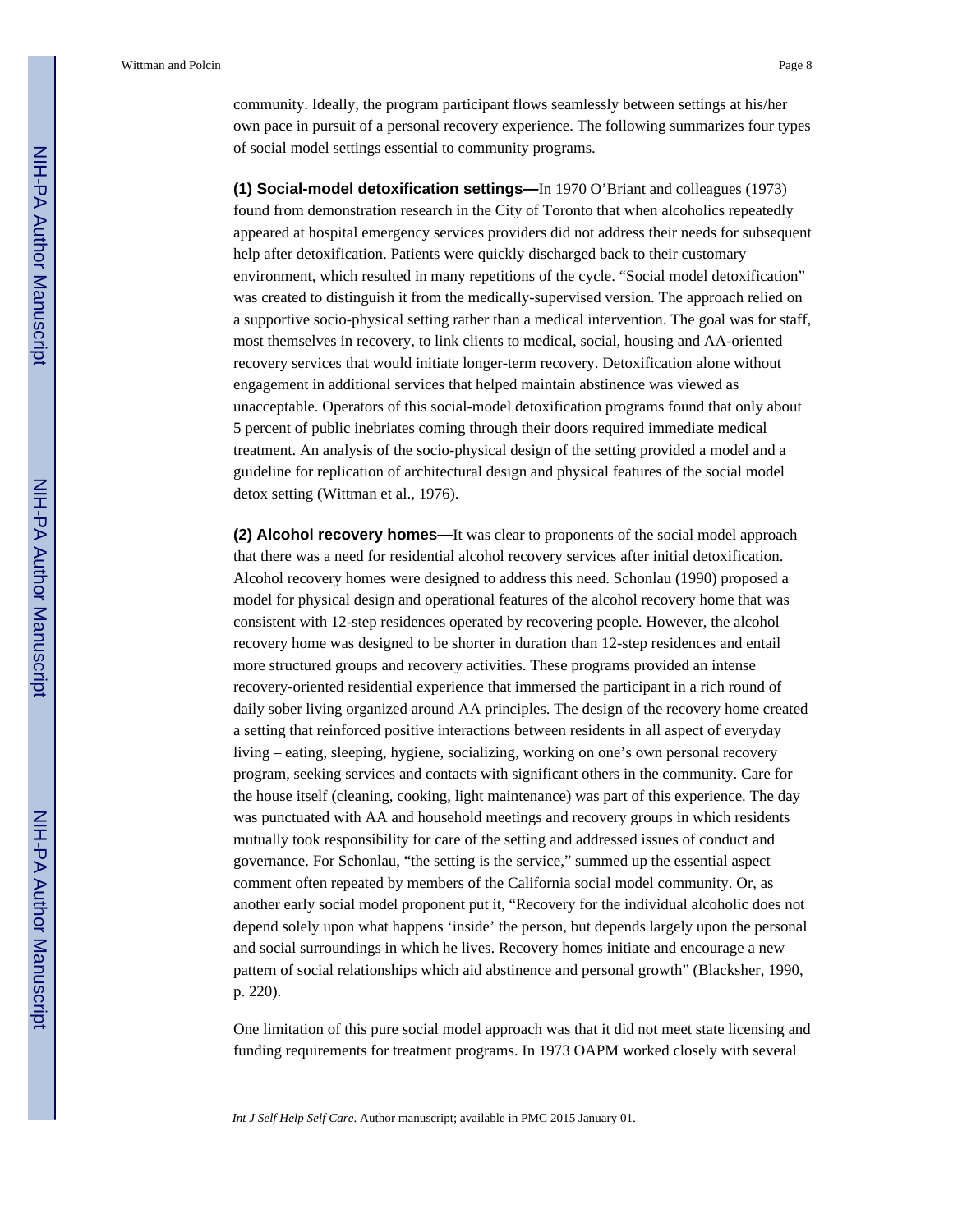recovery home providers, organized as CAARH (California Association of Alcohol Recovery Homes), to establish clear objectives that complied with state requirements. These included the establishment of services and procedures required by the state, such as recovery plans, case notes, case management, and individual and group counseling. Although residential recovery houses are still in operation today, length of time in the residences have decreased. Originally, lengths of stay in residential recovery homes were up to one year and in some cases longer. Maximum lengths of stay have shortened significantly in recent years, often to just a few months.

**(3) Free-standing sober housing (Sober Living Houses or SLHs)—**The 12-step recovery houses described earlier in this paper significantly increased in numbers from their origins in the 1940's to the 1970's. Essentially, they used the same recovery approach emphasizing peer support and involvement in 12-step recovery groups. However, at some point the term "sober living houses" became a common designation for these homes. Some operators adopted this new term because they did not necessarily mandate that all residents engage in 12-step recovery groups and they would allow entry of individuals into the homes if they had alternative plans for sustaining abstinence. Unlike residential recovery homes, SLHs were not licensed by the state to provide "treatment" and did not require government funding to survive financially. Thus, they did not need to modify their approach to include professional services (e.g., counseling, case management, etc.) and were able to maintain a more "pure" social model recovery approach.

Sober living houses fit readily into the social model system of care that was emerging in the 1970's. Many alcoholics who successfully completed social model detoxification or residential recovery programs needed to protect their sobriety by living in clean and sober housing in a safe neighborhood. Many faced return to a dysfunctional family, a dangerous neighborhood, or for other economic, legal and social reasons could not gain access to a reliable sober residence on their own. Sober living homes were excellent options for many of these individuals.

Like their forerunners, 12-step houses, SLHs were ordinary housing stock located in residentially-zoned neighborhoods in the surrounding community. Socially and operationally, they functioned similarly to surrounding households. Their one distinguishing feature is that all residents live sober and have signed an individual lease that terminates if they start drinking/using drugs. Typically each resident paid rent (conventionally, as in a rooming house or for an apartment) and has a personal recovery program of some type (usually anchored in AA meetings that are often off-site). The only "program" for the SLH is a weekly meeting to deal with household matters and to keep the household running smoothly.

Some SLHs had a system where day-to-day oversight of the house was provided by residents themselves through a democratically elected resident council. Such a model reflected the social model emphasis on empowerment of the residents rather than large power imbalances between managers and residences. House managers using this approach took care of the physical aspects of the residence (maintenance and capital improvements for the building, furniture and furnishings, equipment, bedding, food, clothing) but largely left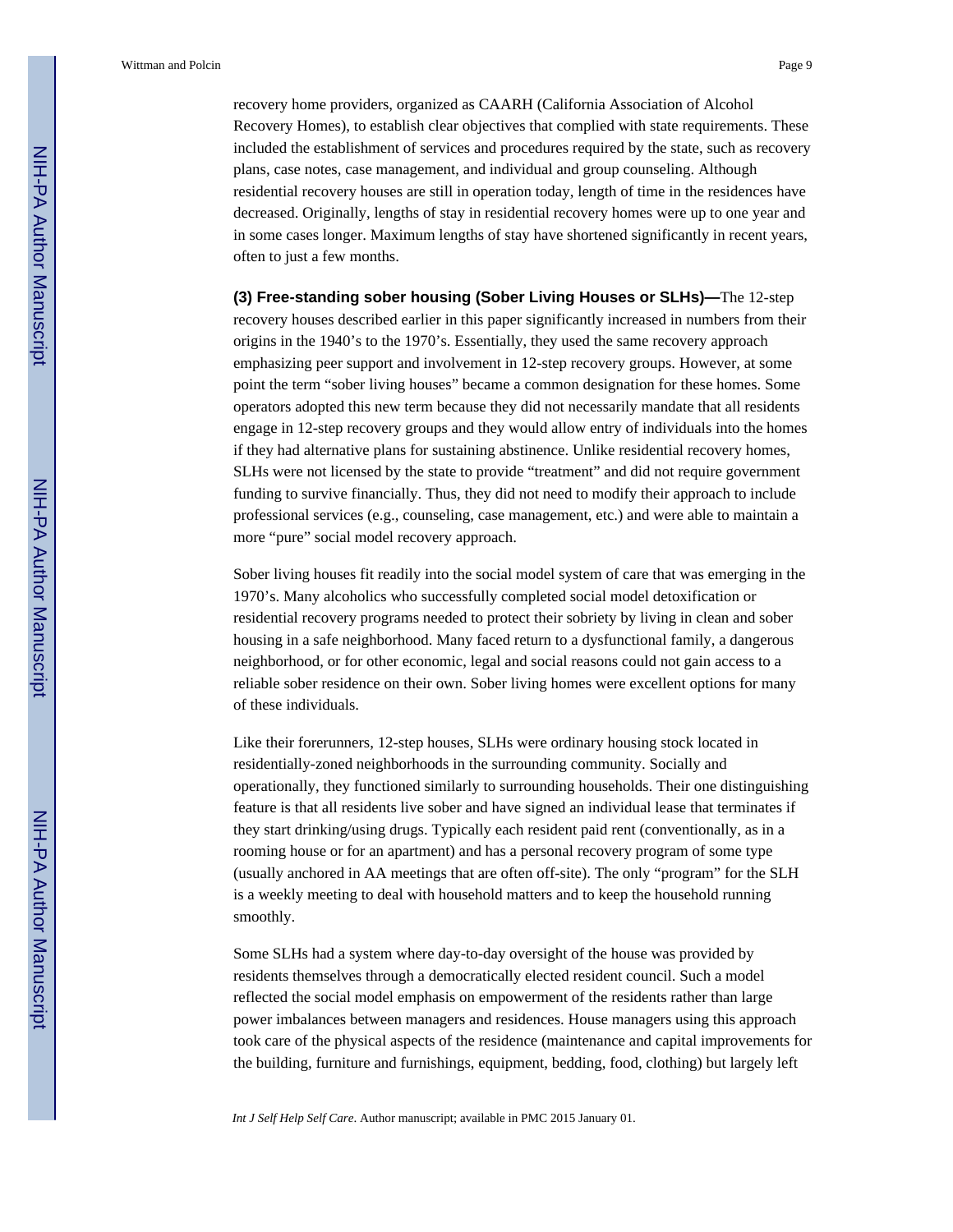management of house rules, enforcement of rules, and recreational activities, and operations (e.g., cooking and cleaning) to the residents themselves. As Schonlau put it, "a good manager manages the residency but not the residents" (Schonlau, 1990, p.73). Permanent house managers (people with extensive recovery experience) managed the place, while current residents managed conduct and operations.

The household was a constantly-flowing social pipeline that mixed newcomers with longerterm residents, all of whom live a unified experience in recovery that encourages residents to help each other informally, at their own pace, as a routine part of daily living. Each resident is encouraged to "work his own program" through the 12-steps or some type of other alternative recovery plan. Usually from five or six to as many as a dozen renters might reside in an SLH – the number would be governed by the size of the property and general zoning occupancy restrictions. The SLH is "free-standing" in that it is part of a regular neighborhood and each resident lives an independent life. The SLH could be managed and owned by an alcohol recovery program or it could be affiliated with an independent owner/ operator of the residential property.

**(4) Neighborhood recovery centers (NRC)—**The NRC is a non-residential facility intended to help recovering people engage in sober living as a form of normal living in the surrounding community. The NRC was designed to provide a community setting that supported recovery on a voluntary, self-directed basis. It offered a setting that is readily available and flexible for people at all stages of the recovery cycle and in many different living situations. This includes people completing a stay at an alcohol recovery home (Miller, Manov, & Wright, 1987), people living in sober living residences, and people in recovery residing with family, friends and independently (Matthews & Weiss, 1990).

Neighborhood recovery centers offered conveniently located, comfortable places for informal socializing, education programs, and networking among recovering people to programs to link to jobs, education, legal, and social/health services. The coffee pot symbolizes a welcoming place that encourages people to enter and engage in a variety of recovery-conducive activities (Borkman, 1990). The design of the setting emphasized warmth, informality, easy access, and no hierarchical spaces that would separate staff from participants or to create different classes of participants. A variety of activities and AA meetings were offered, as well as connections to AA meetings held at off-site locations. Heavy emphasis was placed on voluntary participation and volunteer activity to supplement work by a few paid staff. Staff of the NRC required special training and personal skills to create an orderly and welcoming facility under these conditions(Shaw, 1990).

Initially, sponsorship of the NRC setting (i.e., paying for the space and the few paid staff required to operate it) came from county alcohol/drug programs supportive of social-model recovery. However, county sponsorship also resulted in conflicts with social-model programs, which were focused on a voluntary "program of attraction" for recovering individuals. Social model programs resisted county demands to host mandatory DUI classes, court-ordered attendance at AA meetings, and participation in county-organized community prevention initiatives (Shaw, 1990).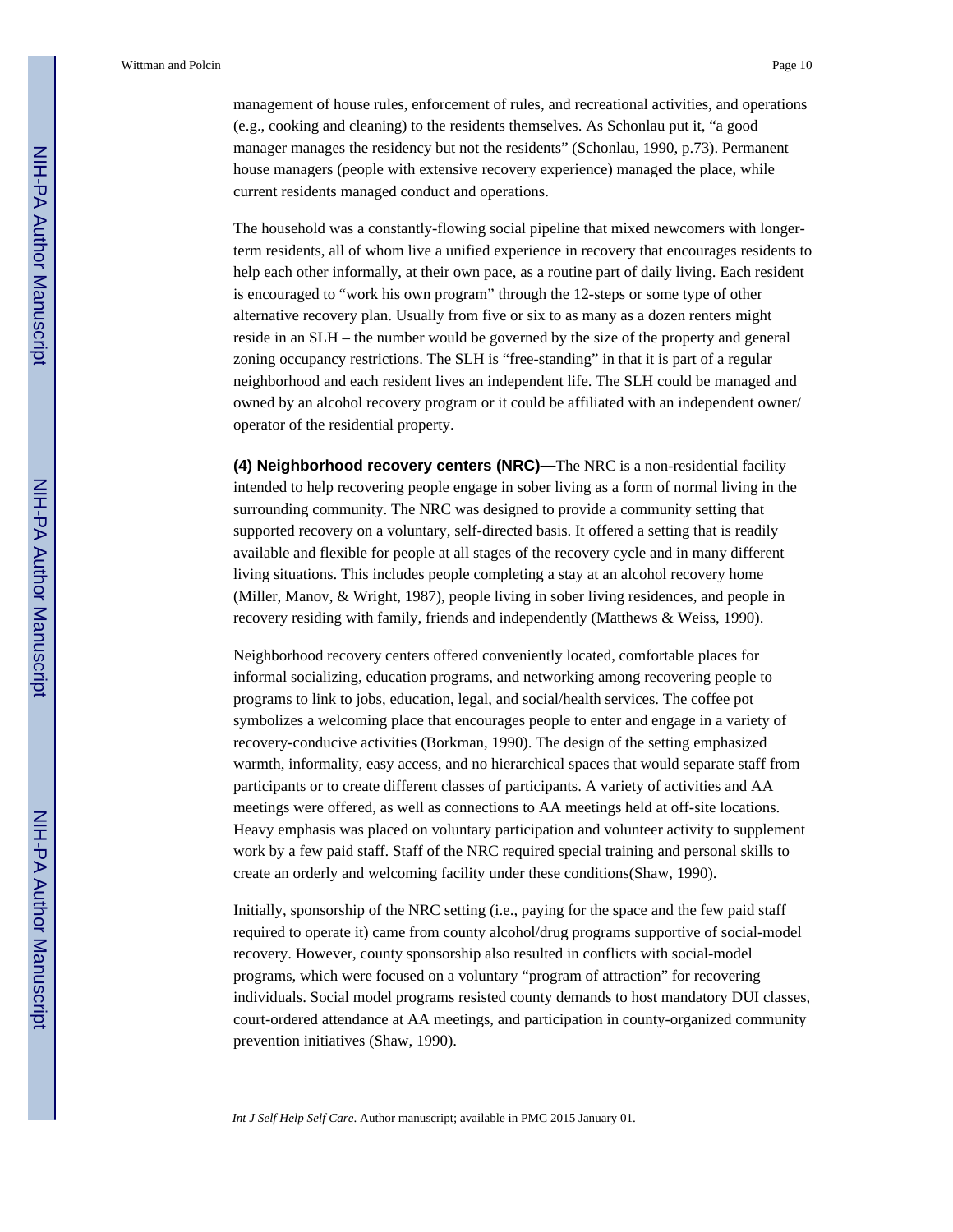### **Relationship of "social model" to "medical model" and other approaches**

During the 1970s the community social model approach grew steadily. One important source of support was the California Office of Alcohol Program Management (OAPM) directed by Loran Archer. Additional support was garnered from the Department of Alcohol and Drug Programs (DADP), which was directed by Susan Blacksher from 1978 to 1991. These directors took the initiative to provide opportunities for social model advocates to make their case to the state for financial and regulatory support. The California social model community responded by forming the California Association of Alcoholic Recovery Homes (CAARH), a state-wide organization to advance the interests of the social model community. By the 1980s community social model approaches had become widespread and were competing successfully with clinical and medical treatment programs for county contracts to provide treatment/recovery services.

While there are many areas of agreement and overlap between client-oriented medical and social model principles (Dumont, 1968) (Sweet, 2012), there are also many opportunities for discord, misunderstanding and disagreement. Wright's six "traits" at the start of this section could be viewed as oppositional, appositional, and philosophically in conflict with clinical treatment (medical model) approaches to addiction. Finding workable relationships and bridges across the two approaches is a demanding task.

Questions about whether a workable balance can be found between "medical model" and "social model" approaches that operate independently and in a loosely-connected way, or whether the two sides should cordially agree to disagree on certain fundamental points, continue to the present day. Two major areas of concern stand out: First is the question of credentialing and certifying recovery specialists according to personal recovery experience (social model) or according to discipline-oriented professional/specialist training (professional/technical model). Second is the question of whether localities should designate sober-living recovery residences as routine housing not subject to specialized licensing and inspection requirements (social model, and the approach called for by federal regulations), or whether recovery residences should be especially regulated by some authority other than their recovering operators (professional/technical model). These philosophical and political questions persist while technical questions about the utility of various housing designs and operational practices for recovery outcomes are being scientifically pursued.

#### **Social model policy for the community: Environmental risk management**

Proponents of social model recovery recognized early on that certain alcohol environments in the community put everyone at high risk-not just alcoholics-for violence, car crashes and other injuries, social conflict, economic exploitation, and youth-related problems. The placebased and setting-oriented social model perspective dovetailed with public health and safety concepts holding that preventive control, management, and design of the entire community alcohol environment should apply to the three environmental domains: (1) where alcohol is sold in retail outlets, (2) public places and events where alcohol is present, and (3) social settings where alcohol is a major factor (Wittman &Shane, 1988).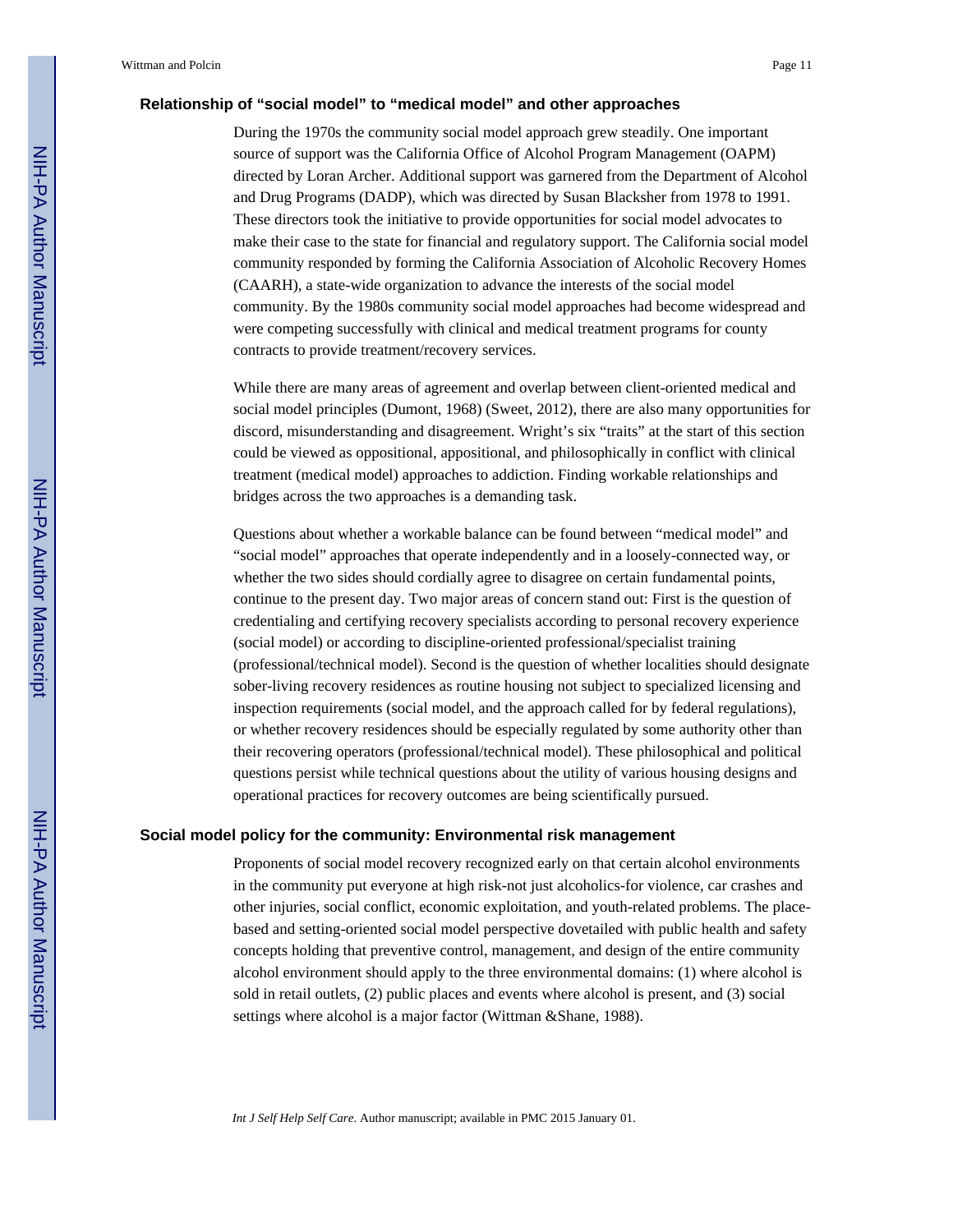County alcohol program officials who supported the California social model wanted to extend the scope of social-model thinking to public health and safety agencies and community organizations. That is, they wanted the community's own public agencies and organizations to work jointly to manage their own alcohol/drug environment in a safe, trouble-free manner (Wittman, 1990). They believed recovering people could play a major role in larger official and normative community processes to promote and protect health and safety in the three principal environmental domains of community alcohol availability-retail, public, and social settings (Goldberg & Wittman, 2005). Social modelists became familiar with local tools for community environmental risk management both to promote sober living as a community norm and to protect their own interests, particularly with respect to housing rights for recovering people, a topic covered in more detail in the next section.

### **The Influence of Public Policy on Sober Living Houses**

All things considered, the 1970's and beyond should have been an exciting time for sober housing to expand. Social model recovery had become increasingly popular and a number of federal laws and policies were favorable for sober living houses. For example, The Fair Housing Act of 1968 prohibited discrimination against occupants by creating a "protected class" of occupants defined by race, color, religion, national origin, age, sex, pregnancy and citizenship. These protections were extended to include sober housing residents sharing a household by protecting their "familial status" (Fair Housing Act Amendments of 1988), and disability due to the disease of alcoholism (Americans with Disabilities Act of 1990). Nominally, definitions of "family" and inclusion of alcoholism as a disability indicated that public housing and urban redevelopment projects included recovering persons living in a dedicated sober environment.

Although there were trends and policies favorable to sober living houses, there were also a number of obstacles. These included 1) the limited stock of affordable housing available for sober living houses, 2) public housing and urban redevelopment policies that reduced the amount of safe affordable housing suitable for sober living houses, 3) the economic recession in the late 1970s and early 1980s that created a wave of homelessness, and 4) the federal government's "war on drugs," which led to large increases in the number of persons incarcerated in jails and prisons as a result of alcohol or drug related problems.

### **Public housing/redevelopment projects do not support sober housing**

Starting with the Housing Act of 1949, the federal government has provided billions of dollars to assist in slum clearance, urban redevelopment, and construction of housing for low-income people. In practice, federal housing programs have recognized sober housing only through subsidies to recovering individuals through rent subsidies, such as Section 8 certificates, but have not provided direct support for dedicated sober housing projects. To the authors' knowledge, HUD has yet to approve a dedicated sober housing project based on enforceable agreements requiring strict sobriety among the residents. Instead, new public housing and urban redevelopment projects typically ended up destroying habitats for lowincome people with alcohol/drug problems. This occurred through "blight" clearance and redevelopment projects in inner-city high density neighborhoods that demolished existing low-income housing stock, such as SROs (single-room occupancy hotels) that were home to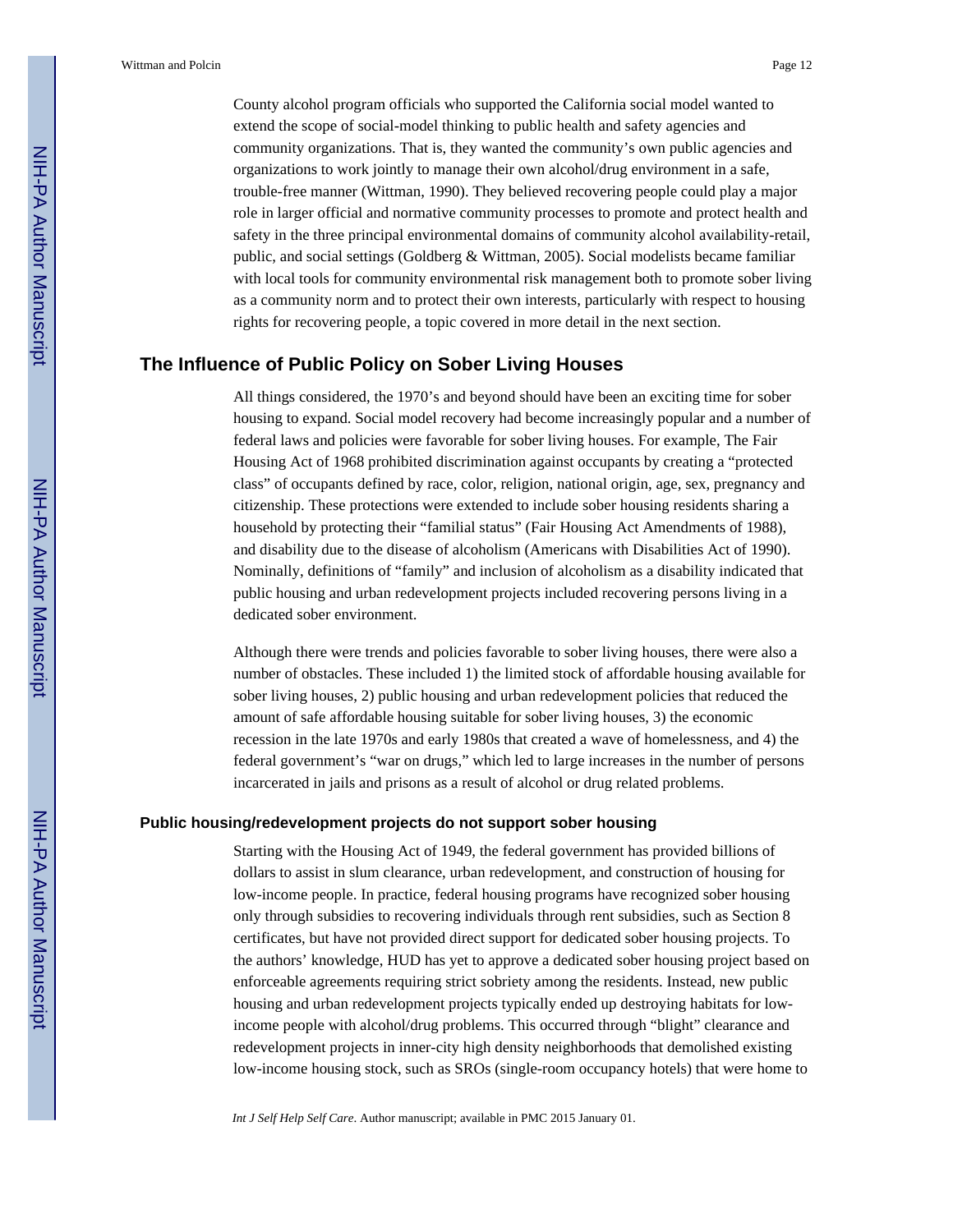many chronic poverty-level drinkers and drug abusers, and did not replace the lost housing. In San Francisco, for example, a massive urban renewal project to build the Yerba Buena Center (convention center, art galleries, park, hotels, retail shops) cost approximately 4,000 units of low-cost housing but replaced only a small fraction of them (Peterson, 2005).

Public housing projects were built with federal funds; the state and local jurisdictions were then responsible for maintenance and operations for decades to come. Across the country, local housing authorities proved incapable of undertaking long-term management of large public housing projects built with federal assistance (Bristol, 1991). Local and state authorities were constrained by federal law in their capacity to recoup costs through rent payments from tenants, who were living in poverty in any case. Local government services (including police, social services, health services) were simply not able to keep pace with demands for physical maintenance, building safety and management and protection of tenants (Peterson, 2005; Bristol, 1991). Criminal activity, much of it gang related, became an explosive focal point (Newman, 1972). Starting in the late 1960s, public housing projects in many big cities became synonymous with drug-related gang activity that successfully challenged police authority and overwhelmed local housing site managers (Buntin, 2009). The problems were so severe that several of the very large projects were demolished (Bristol, 1991). Public housing and "the projects" were a dangerous neighborhood for recovering people seeking clean and sober living situations.

#### **Federal fair housing legislation protects rights to sober housing**

The Fair Housing Amendments Act of 1988 protects recovering people to live as a "family" (under the law's definition of unrelated persons living together for a common purpose). This opens the community's housing market for recovering people to reside in any residentiallyzoned area, including areas zoned only for single-family houses. Sober living residents have the same rights as other residents living in the area, and so must be treated equally and fairly (must have reasonable accommodation). Sober living residents are protected against NIMBY (not in my back yard) discrimination by landlords, city officials, property owners, etc., who don't want recovering people living nearby. The FHAA prohibits unfounded local ordinances such as conditional use permits (CUPs) that seek to impose special restrictions on residents in recovery on grounds that their activities are a danger to public health and safety. CUP ordinances and similar restrictions require sound evidence, not conjecture, describing the empirical (factually-based) dangers. Since diligently-operated sober living residences are not viewed as problems by their neighbors (and are viewed in positive terms), and generate only a few (if any) police reports, attempts to impose special restrictions through land-use planning ordinances are not upheld by the courts (Parker, 2009).

Sober living operators have learned to fight efforts at restrictive zoning and land-use controls, and occasionally join forces with housing rights advocates and other organizations. These fights are matters of life and death for sober housing, since a loss would both impose highly burdensome practical restrictions and would set precedents allowing redoubled efforts to devalue sober living and the recovery movement. For example, the Sober Living Network (SLN), a Southern California organization dedicated to training and promulgation of sober housing, defeated attempts by the City of Los Angeles to impose unfounded and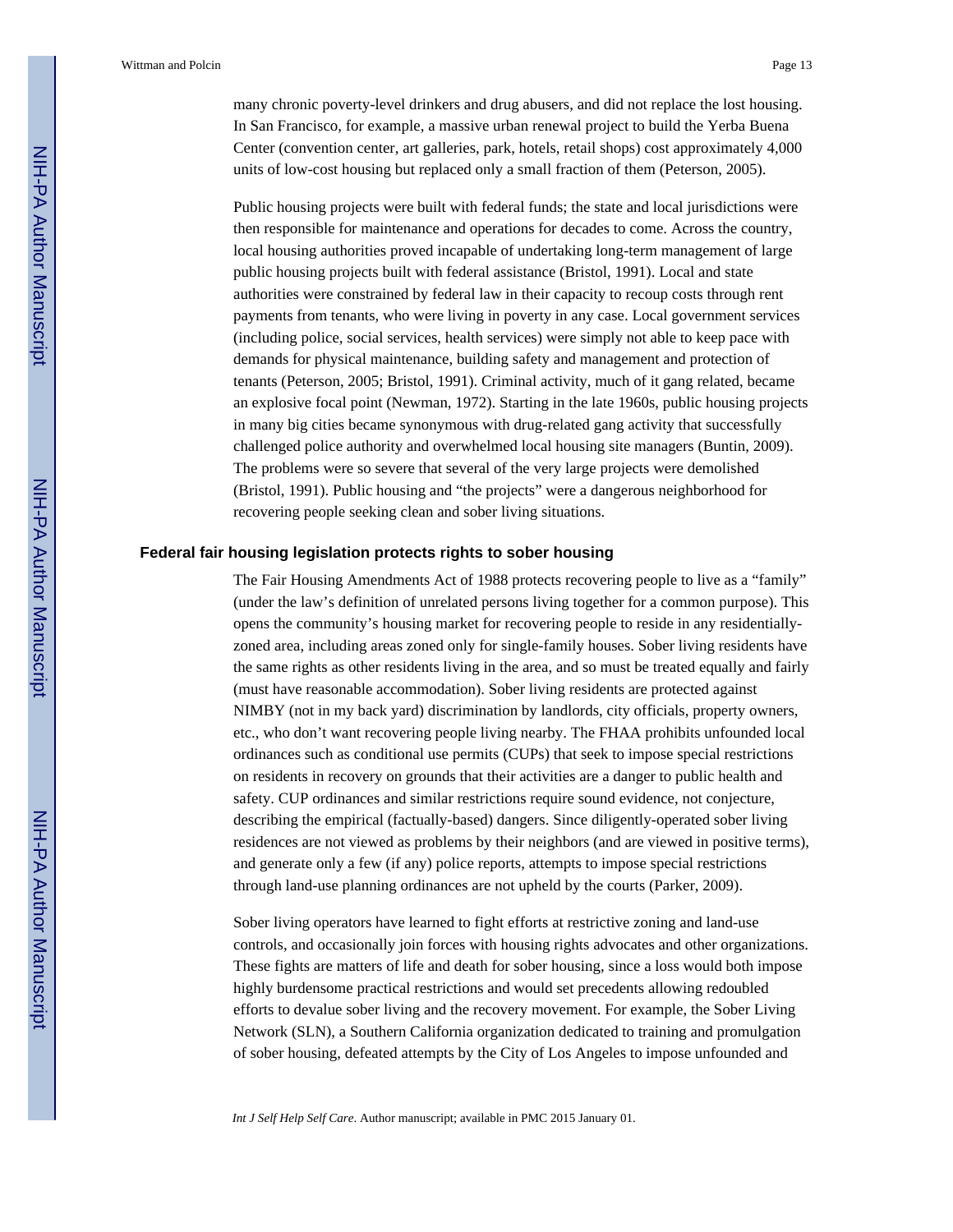destructive rental agreement requirements for sober living facilities. Starting in early 2012, SLN leadership engaged in a year-long organizing campaign that involved community meetings and a vigorous e-mail correspondence that included the authors of this article. Such attacks occur periodically in California cities for complex reasons summarized as NIMBY (Not in My Back Yard) discrimination by neighbors and local agencies concerned about substance abusers living next door. In fact, NIMBY fears are not well-founded. Formal research on neighbor reactions to sober living houses (SLHs) in operation has found neighbors either don't know (no problems reported) about them or admire them (positive comments reported) (Polcin, Henderson, Trocki, Evans, & Wittman, 2012).

### **Delivery of services in homeless shelters**

An additional positive public policy development relative to sober housing involved responses to homeless alcoholics. Sharp increases in homelessness in the 1980s created new and challenging pressures on delivery of residential services for treatment/recovery in the context of homeless shelters. NIAAA Homelessness Demonstration research programs funded by the McKinney-Vento Homeless Assistance Act (P.L. 100-77) worked with homeless people with alcohol/drug problems in 23 cities. Focusing on contact through the homeless shelter system, these programs experimented with approaches to detoxification and short-term residential treatment that included various provisions for follow-up movement into sober housing. Projects in several cities developed formal programs to further develop and operate sober housing as an integral part of the NIAAA-funded treatment program (Boston, Birmingham, Newark, St. Louis). Wittman, a consultant to NIAAA for this research, attempted to characterize the variety of "sober houses" involved in these projects (Wittman, Biderman, & Hughes, 1993), provided a monograph highlighting the operations of several of the sites (Wittman & Madden, 1988), and prepared a guide to help local communities to develop housing for low-income people recovering from alcohol and other drug problems (Wittman, et al., 1993).

# **Sober Housing, Federal Retrenchment of Support for AOD Programs and State Prison-Building**

From the early 1970s to the mid- 1990s the California social model for recovery enjoyed state and county support for establishment of comprehensive peer-based sober living services operating at the community level. The California Department of Alcohol and Drug Programs worked with leading social model practitioners to establish state-wide communications and develop shared standards and practices. Ten California county alcohol/ drug programs actively promoted and supported this community social model approach to recovery. However, by the mid-1990s the social model movement began to lose support at federal, state, and county levels. Two major developments played important roles: 1) the U.S. declared a "war on drugs" during the 1970's that replaced a recovery-oriented approach to drug and alcohol problems with a criminal justice response and 2) budget cuts dramatically reduced funding for all types of treatment.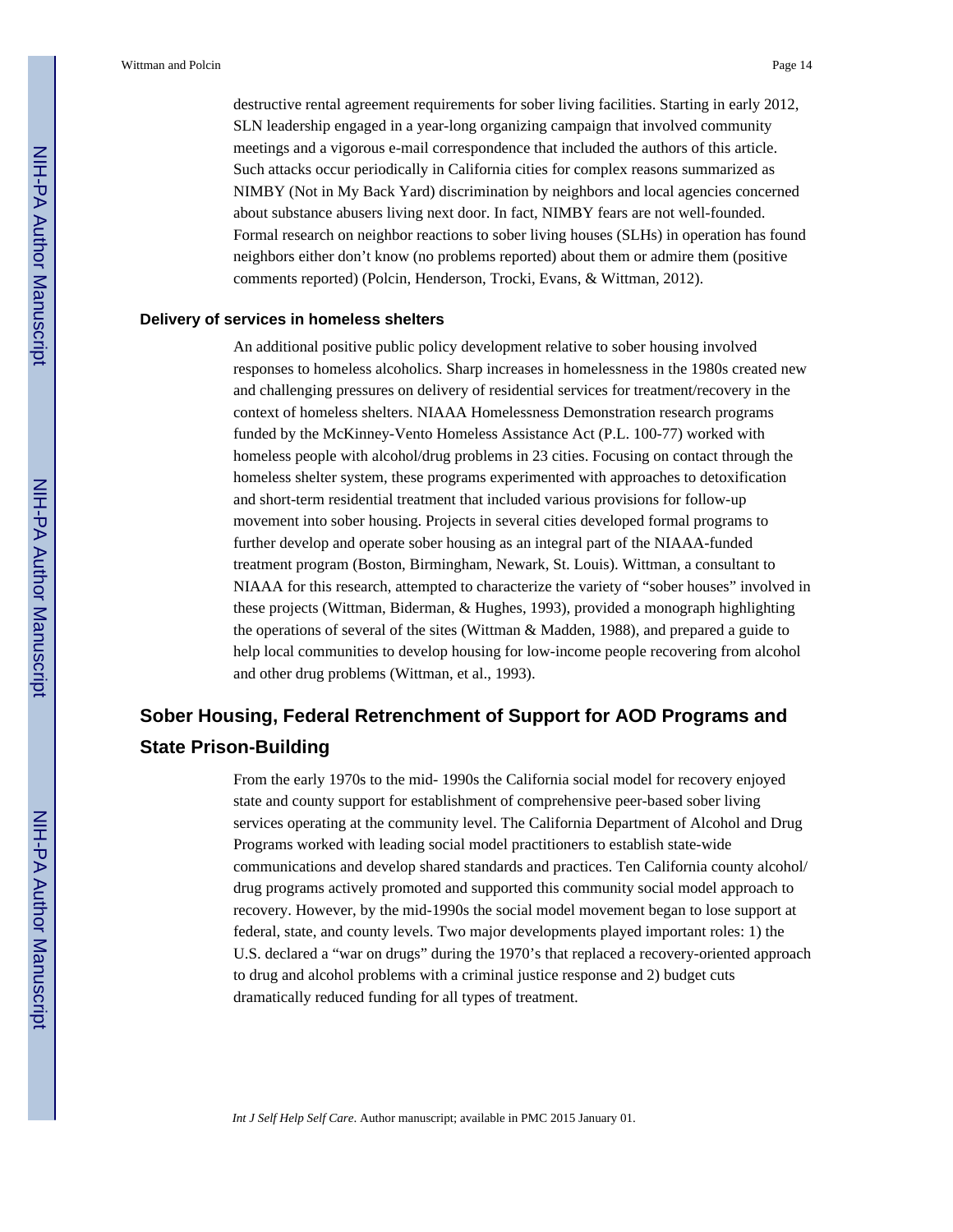During the 1970's the Nixon administration in the U.S. declared a "war and drugs" as an official policy toward drug and alcohol problems. Although there were some efforts to increase access to treatment, the primary response consisted of a criminal justice approach emphasizing arrests and incarceration for even low-level offenses. Increasingly, persons with drug problems or illegal behavior associated with drinking were incarcerated for lengthy periods of time (Polcin (2014)). Incarceration of persons with drug or alcohol problems increased so rapidly and consistently over the past four decades that the U.S. reached the point where it imprisoned more of its population than any other industrialized country (Walmsley, 2006). At the conclusion of 2005 one in every one hundred thirty-six adults in the U.S. was incarcerated in criminal justice institutions (Pew Charitable Trusts, 2009). When individuals on probation and parole are added, the proportion is a striking one in every thirty-two.

Not surprising, overcrowding of criminal justice institutions has become a serious problem from both a financial and human rights perspective. In 2011 the U.S. Supreme Court ruled that prisons in the state of California must release over 30,000 residents currently incarcerated in state prisons because the extent of overcrowding constituted cruel and unusual punishment and was therefore in violation of the Eighth Amendment to the U.S. Constitution. Unanswered questions resulting from the ruling include: where are these individuals going to live, how will they access the services necessary to successfully re-enter the community, and who is going to assist them with problems such as their high risk for HIV and drug abuse? It is currently unclear what role sober living houses might play in helping parolees transition from prison into the community.

### **Budget cuts and funding requirements reduced support for social model programs**

While funding for state prisons has skyrocketed, funding for treatment programs of all varieties has decreased. Reductions began under President Reagan, who made deep cuts that led to instability at the state and local level. Planning services to underserved populations became difficult and created competition for funds, especially for very low-income and homeless people with alcohol/drug problems (McCarty, Argeriou, Huebner and Lubran, 1991). The federal government also realigned its treatment policies to provide greater federal direction for state efforts and to focus on clinical managed-care approaches under a revised federal block grant program for treatment of alcoholism through a single state agency (Borkman, Kaskutas and Barrows, 1999, p. A-6). This meant more federal requirements and greater financial support for short-term residential detoxification and treatment in licensed facilities and outpatient services delivered by professional and specialized staff emphasized counseling, case management, and medication. Clinical programs spent little time grappling with issues of safe and sober living situations for clients. This approach undercut the social model generally, and sharply curtailed on-going efforts to improve the quality of settings for services through experiential learning. Under new federal and state requirements, social model alcohol recovery homes had to modify their operations to include clinical elements and to conform to treatment, reporting, and certification requirements based on clinical models.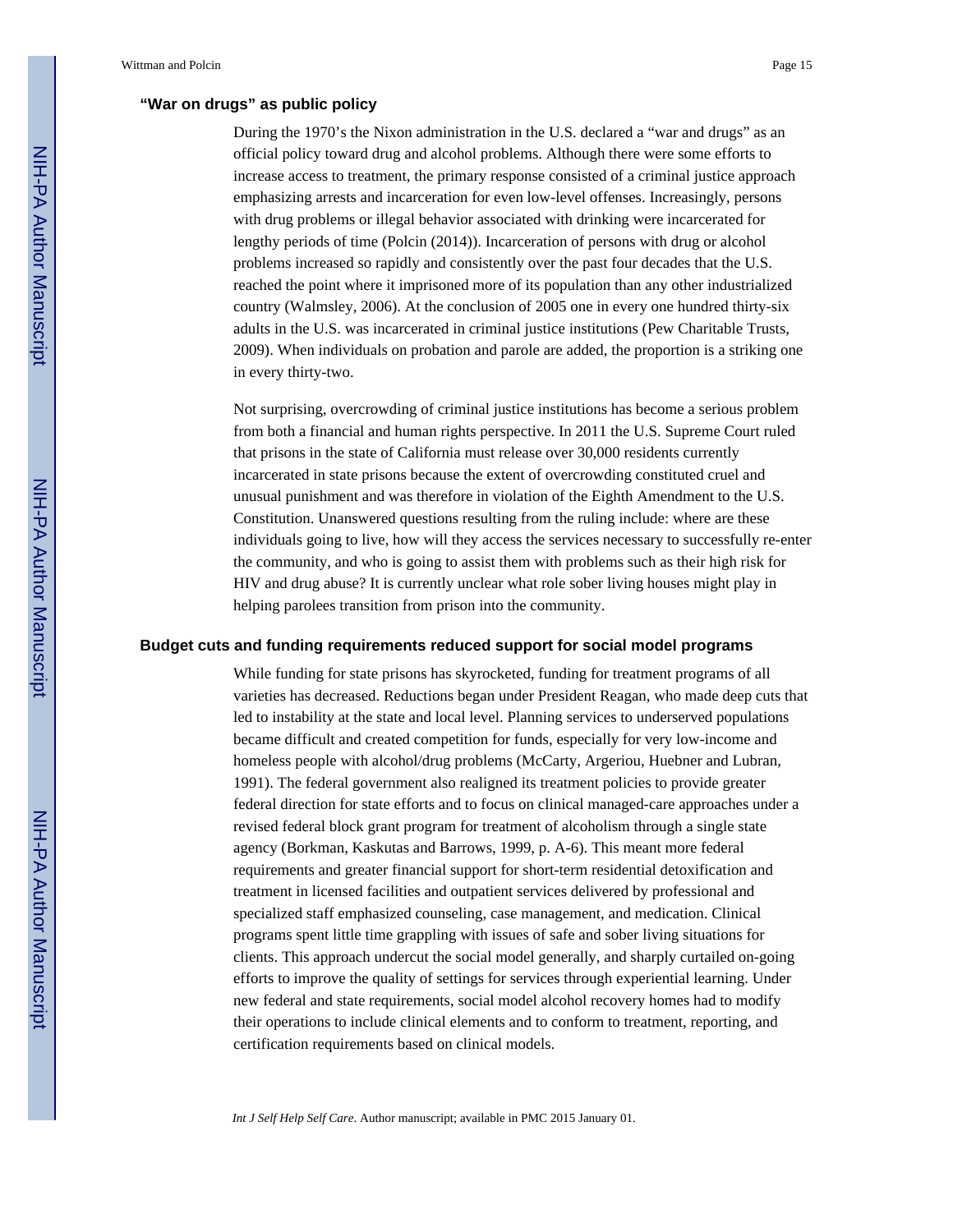Effects of these federal shifts on the California social model approach were devastating. Borkman, Kaskutas and Barrows (1999) concluded in 1999 that the California program environment had become "essentially antithetical" (p. A-7) to pure social model programs to the point "social model programs have had to modify their approach to accommodate funding and few exemplary, pure social model programs remain open" (p. A-8).

A further complication was that "pure" social model alcohol recovery programs developed concurrently with other forms of non-medical residential programs starting in the late 1960's and early 1970s (Borkman, Kaskutas and Barrows, 1999; Polcin, 2000). Three forms of residential care emerged – halfway houses (step-down programs after clients completed residential substance abuse treatment or clients with co-occurring psychiatric and substance use disorders), therapeutic communities (primarily for rehabilitation from illicit drug abuse), and Minnesota Model programs (hybrid treatment/recovery programs that combined social model homelike settings and AA meetings with clinically-driven staffing and therapeutic activities). The "true" social model residence – one managed by its residents without staff and with no more than a resident manager – now had competition. While all these facilities nominally operated alcohol/drug free settings, house rules and conditions regarding strict sobriety varied based on special needs of residents who had other problems in addition to alcohol.

### **Formal research to study sober housing and social model approaches**

Although it did not support continued social model program operations, the NIAAA did support formal exploratory research into the design and operation of social model programs (e.g., Borkman, 1980), followed by formal research to define social model approaches to recovery and to assess the outcomes of social model services compared to non-social treatment services (Kaskutas, Ammon & Weisner, 2003–2004; Kaskutas, Zavala, Parthasarathy & Witbrodt, 2008). Study findings showed comparable outcomes for residential service stays, but at lower cost for social-model stays (about 60% of costs at nonsocial model facilities).

More recently, studies of sober living houses in Northern California (Polcin, Korcha, Bond, & Galloway, 2010c) tracked outcomes of 300 sober living house residents over 18 months. Improvements were found on measures of abstinence, peak density of alcohol and drug use (maximum number of days of alcohol or drug use during month of highest use), arrests, psychiatric symptoms, and employment. Importantly, improvements were noted at 6 months and for the most part maintained at 18 months, and residents maintained improvements after they left the SLH facility. Support was found for two social model recovery principles: social support and 12-step involvement. Substance use in the social network predicted worse outcome and higher involvement in 12-step groups predicted better outcome. These and other favorable findings for residential recovery homes, such as Oxford House studies (Jason, Olson, Ferrari, & Lo Sasso, 2006), led to a community of researchers studying recovery residences (National Association of Recovery Residences, 2012) and to increased attention to the recovery outcome experiences for residents in social model residences (Polcin, Mulia, & Jones, 2012).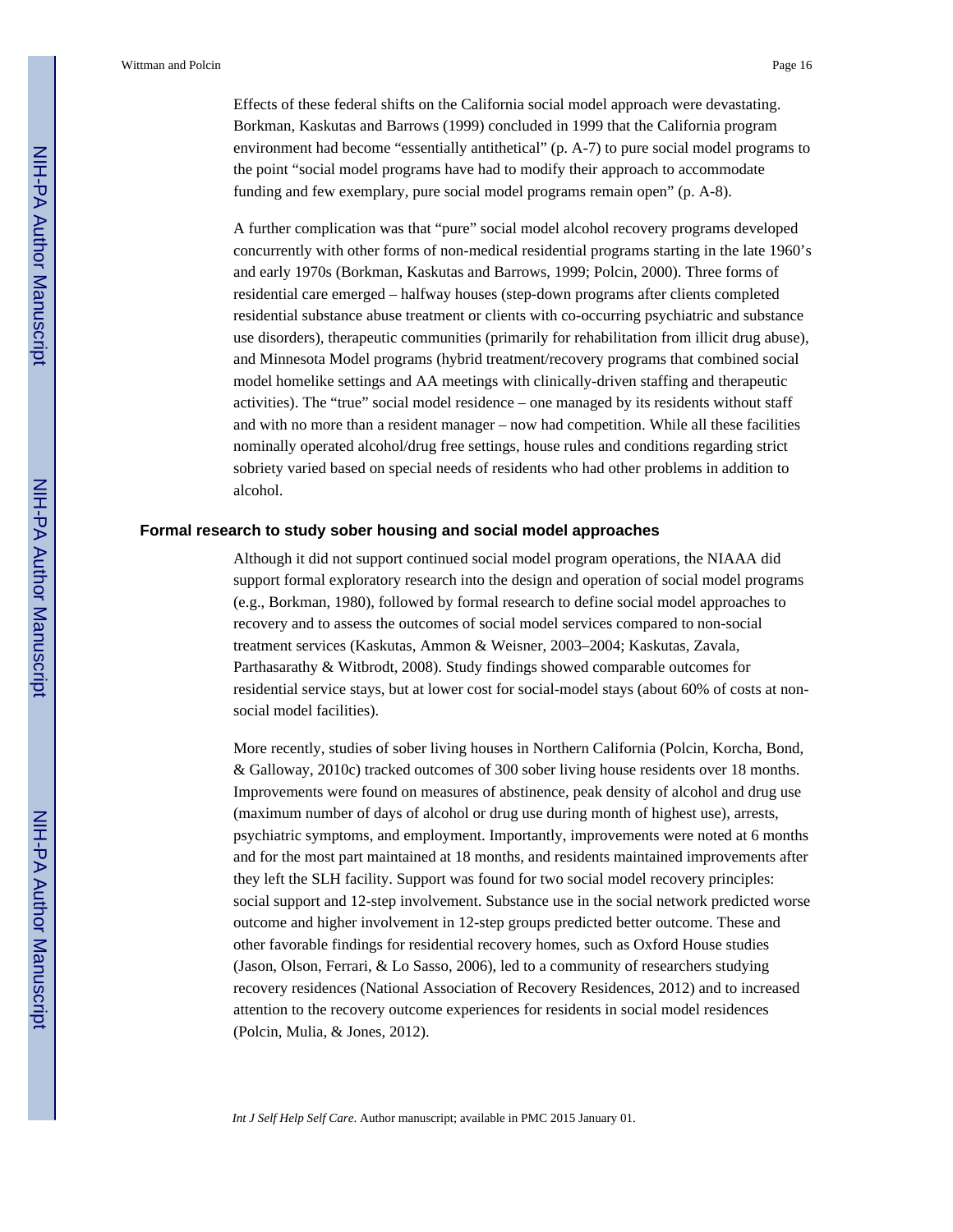### **Resiliency of Sober Living Houses**

Although the integrated, four-setting community social model needed to modify its services to adapt to state licensing and funding requirements to survive, sober living houses based on the original 12-step house model continue largely unchanged. Anecdotal reports backed up by recent outcome research (Polcin, et al., 2010c) have demonstrated the benefits of SLHs for a wide variety of recovering residents including 1) residents entering the homes after completion of residential treatment, 2) residents residing in the homes while they attended outpatient treatment, 3) individuals who were referred from the criminal justice system and 4) individuals who were interested in an alternative recovery option that did not include formal treatment. As Table 1 indicates, the number of SLHs in California has increased significantly over the past several decades. Nearly 800 houses are currently affiliated with sober living associations in the California and they have a capacity to service nearly 10,000 individuals at any given time point.

### **Social living entrepreneurs**

The variety of successful sober houses in California all have one element in common with the original 12-step house: A dedicated owner/operator who understands sober living and takes a "hands-on" approach to assure that the house operates well in all respects, from small details to political and social relationships with the surrounding community. The term 'social living entrepreneur ' was coined by Don Troutman, whose houses constitute a case study reported in this special edition (Wittman, Jee, Polcin & Henderson, this edition). Troutman echoes other social model pioneers (e.g., Schonlau, Dodd, Ross, Brown, and Davey) who created a combined vision of safe and sober places to live while working on one's recovery. Putting this vision into action required nuts-and-bolts knowledge about recovery, drive and personal commitment, and the community connections necessary to work in the local housing market. Sober living house (SLH) thus becomes a potential community recovery resources based on the quality of management for the individual house and the willingness of the surrounding community system of services to participate with referrals and supports.

### **Oxford Houses**

Oxford Houses represent one type of sober living residence that is extremely popular outside of California (over 1,200 nationwide), but limited to only a few houses inside the state. The origins of Oxford Houses began in 1975, long after 12-step recovery homes were already established in California. There was therefore less of a need for them in the state.

The origins of Oxford House provide a compelling example of a sober house surviving the loss of public agency support. O'Neill (1990) describes how he and others recovering residents in a state funded sober house in Maryland learned that the funds for rent and counseling were being cut. The residents decided among themselves they could maintain their own recovery if they could keep living together in the house. They therefore signed a lease to continue living in the residence and made a commitment to each other to continue abstinence and working on a recovery program. Other groups of individual took up this idea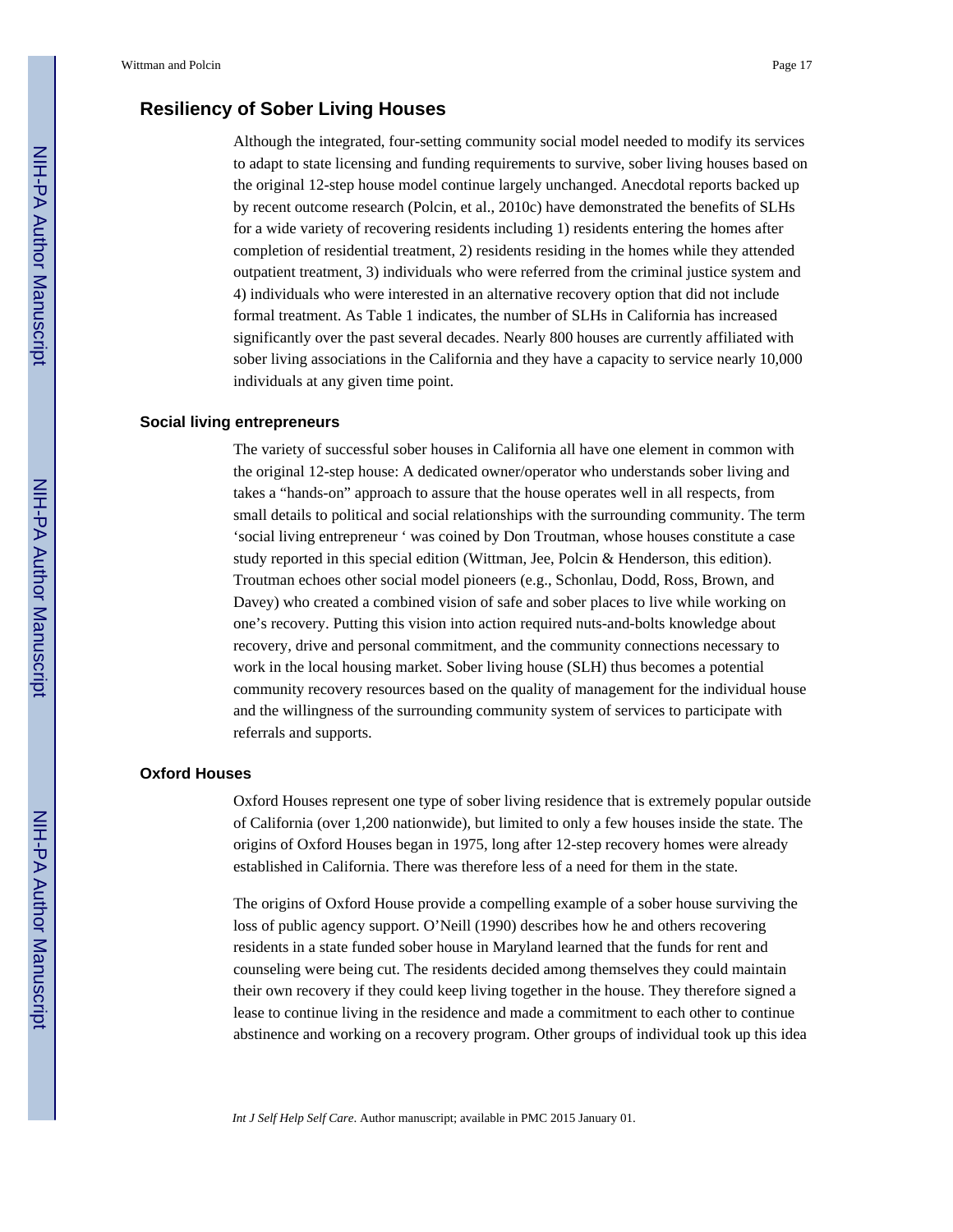and started additional houses. The result is the Oxford House Charter and the creation of resident-run sober houses now operating nationwide (O'Neill, 1990).

Unlike sober living houses in California, Oxford Houses are all non-profit. Also unlike the homes in California, there is no house manager or owner. Houses are rented and leadership positions within houses are rotated among all members. Oxford House Inc. provides training and assistance for houses that require help and all houses are held to basic standards of health, safety, and quality of operations. Like sober living houses in California, formal studies of Oxford Houses are limited. However, a group of researchers from DePaul University led by Dr. Leonard Jason has conducted a variety of studies demonstrating excellent longitudinal outcomes (National Association of Recovery Residences, 2012).

#### **Associations of sober living houses in California**

Sober living associations in California provide peer-based oversight that allows highly dispersed, independently owned and operated sober housing to function as a reliable recovery resource according to certain standards for training, operation, transparency, and mutual monitoring to assure fidelity to 12-step principles and surrounding community/ neighborhood standards. Two sober housing associations operate in California using two different models. The oldest is the California Association for Addiction Recovery Resources (CAARR, formerly the CAARH that helped launch the social model movement in California). CAARR operates primarily in Northern California and membership includes treatment/recovery programs that provide a variety of services in addition to sober housing. Membership also includes free-standing sober living house operators. The Sober Living Network (SLN, in Southern California) originated as the sober living house arm of a foursetting community social model program, CLARE, operating under the direction of Ken Schonlau in one California city. As CLARE responded to state and federal requirements that compromised the original peer-based recovery oriented basis for CLARE, Schonlau left to found and direct the Sober Living Network, which continues to thrive following his passing a few years ago. These associations continue to add members as they provide consultation, guidance, support, training, and health and safety standards to member houses (see Table 1). Both SLH organizations are independent peer-based coalitions whose governance and income come from members and charitable foundations, rather than from public agencies.

### **Discussion: Where do Sober Living Houses Stand Today?**

SLHs in California are now thriving in the mainstream market place for private rental residences. They do this independently (similar to the original 12-step houses) or as members of a sober living association of other SLHs. Models of SLH operations have expanded in recent years. Some SLHs are now organized into a two-stage recovery program that starts with intense exposure to peer-based sober living in a highly-organized and more restrictive setting (e.g., curfews) that prepares the resident for independent living in an affiliated SLH. (See Polcin and Henderson [2008] for a description of this model as it is used at Clean and Sober Transitional Living in Fair Oaks, CA). In addition to two-stage models, SLHs are increasingly used as part of hybrid models that provide professional clinical services to the residents while also making room for AA meetings and recovery-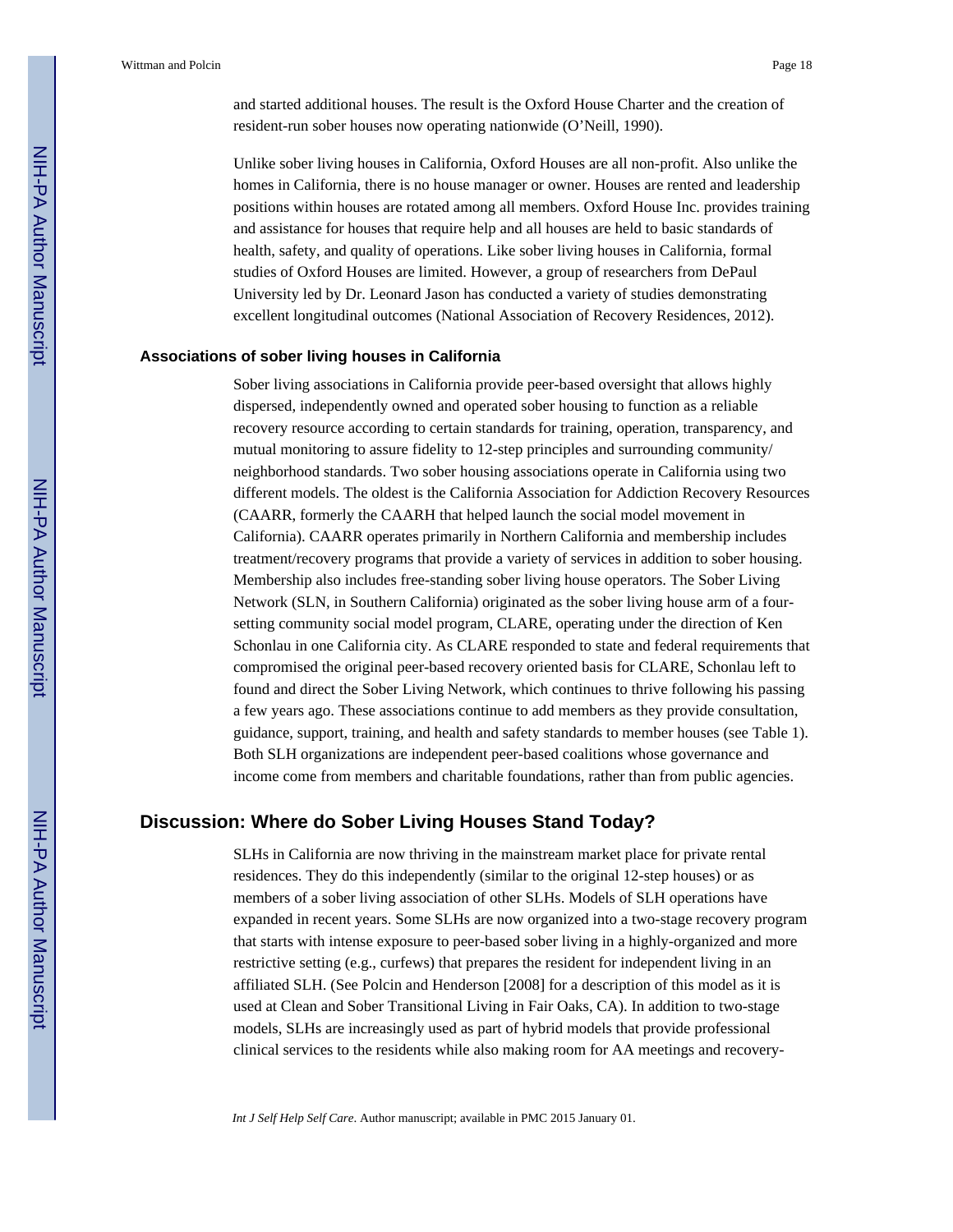oriented living. These three forms of organization provide a highly flexible community context for the growth of SLHs as a new form of housing (called "intentional housing" by some proponents) to meet America's growing and changing needs for new physical housing forms to accommodate new social and economic forms of "family."

Interest in community-based recovery services more broadly conceived has increased among national organizations including the National Association of Recovery Residences (NARR) and the Substance Abuse and Mental Health Services Administration (SAMHSA). NARR was only recently formed and has developed new standards for recovery homes of all types. They are active in promoting expansion of community based recovery and additional research to document outcomes. The Society of Community Research and Action (SCRA), Division 27 of the American Psychological Association has teamed up with NARR to develop a policy statement on the value of recovery residences in the United States (Jason, Mericle, Polcin & White, 2013).

SAMHSA has been active in promoting a "Recovery Oriented System of Care" (ROSC) (Kaplan, 2008) that emphasizes the therapeutic value of professional as well as nonprofessional support from peers, family, and faith communities. SAMHSA is joining a growing coalition of organizations that view addiction as a chronic condition in need of assistance over the long term. However, that assistance can come from frequently overlooked sources of support, including peer support in residential recovery programs such as sober living houses.

### **Recommendations**

(1) Continue to establish free-standing SLHs, both independently and in cooperation with community treatment/recovery programs and other health, social, and correctional agencies that provide services to people in recovery. This approach will involve cooperation with non-social model services providing detoxification and emergency services; non-social model forms of residential rehabilitation in facilities staffed by professional and specialists; and linkages to other helping agencies.

(2) The California Department of Corrections should consider SLHs as potential living arrangements for the tens of thousands of state prisoners being release into communities on parole. While not all parolees are appropriate for residence in a SLH, (see guidelines suggested by Polcin [2006] to assess appropriateness of parolees for placement in sober housing), it seems fair to say they could play a much larger role than they have to date.

(3) Following the example suggested by the CSTL case study elsewhere in this journal (Wittman, Jee, Polcin & Henderson, this edition), consider the benefits of two-stage models of sober living houses that include exposure to an intense experiential training phase as an introduction to sober living followed by a move to more independent living in SLHs. This approach could do much to revive the California community social model described above.

(4) The experiences and designs of SLHs for recovery from addiction might have implications for how entrepreneurs could develop housing that accommodates emerging new life-styles that include new self/mutual help orientations. There is a need for a new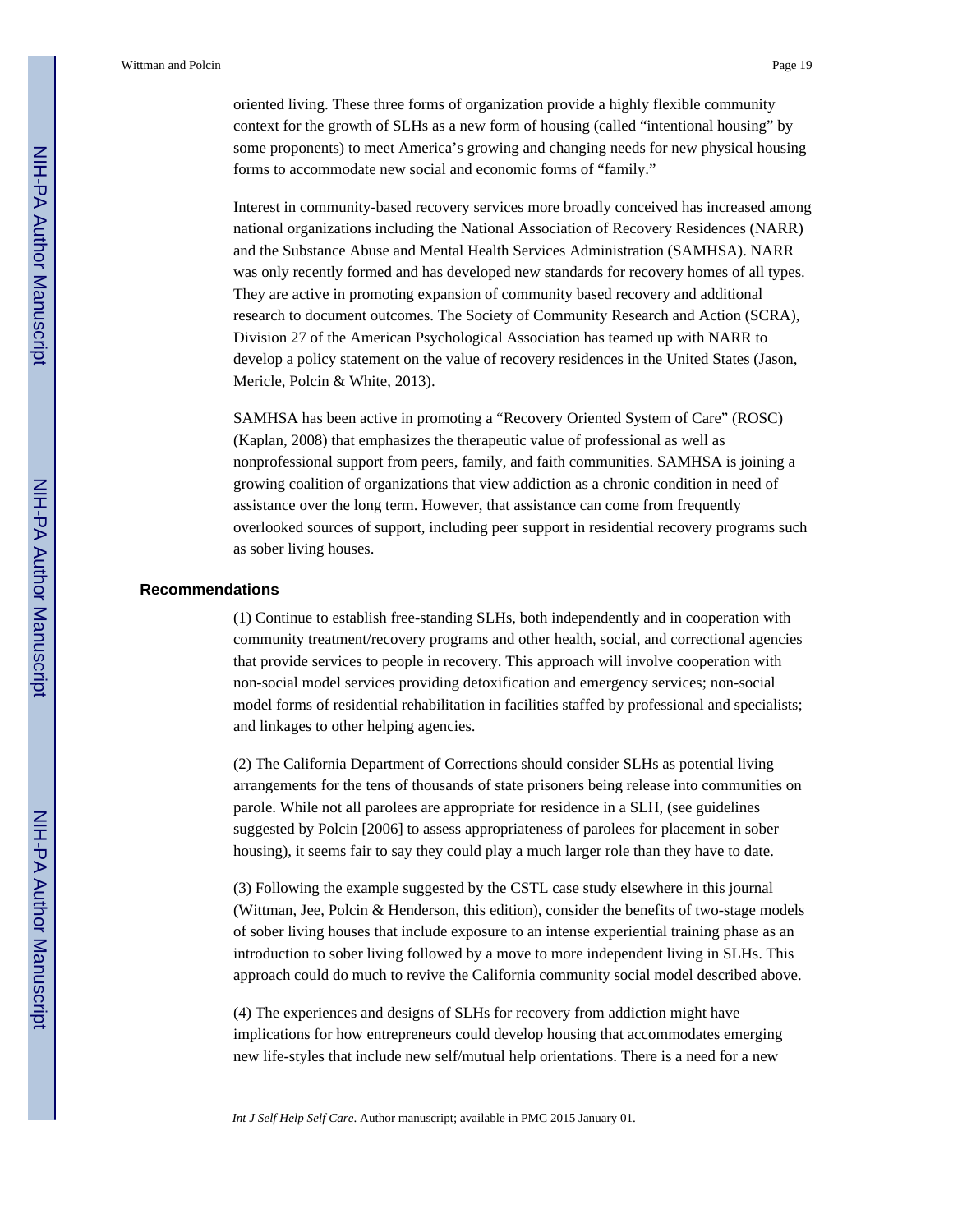definition of "family" that includes "intentional families" to which new communal living arrangements can respond. There is also a need to explore new forms of housing architecture – design and operation – that can be responsive to these new developments.

### **Directions for Research**

Although SLHs have existed for decades, research on them continues to be limited. Part of the problem is that SLHs emerged as a grass roots movement of persons in recovery rather than an intervention introduced by academics or researchers. There were therefore few proponents of SLHs who were well positioned to scientifically investigate outcomes or disseminate the strengths of the intervention in publications (Polcin & Borkman, 2008). What follows below are suggested directions for the study of SLHs. Many of these suggestions are consistent with suggestions made in a recent report on residential recovery settings published by the National Association of Recovery Residences (2012), a group that combines sober housing practitioners, researchers, and officials.

**Design, operation and outcomes—**Ground-breaking work on the social model approach in general (e.g., Kaskutas, 1998) and sober living houses in particular (Polcin, et al., 2010c) at the Alcohol Research Group create a basis for further research and development. New activities that add to earlier work might include: (1) Evaluate sober living houses as a function of organizational operations, physical design, spatial layout and neighborhoods. Such investigations would examine relationships between recovery experiences, physical design, furnishings, operational practices, and location. (2) Explore how these factors influence recovery outcomes. In particular, there is a need for longer term outcomes beyond the 18 month outcomes reported by Polcin et al., 2010c or the 24-month outcomes reported by Jason et al, 2006.

**Reducing Offenders' HIV Risk: MI-Enhanced Case Management with Drug** 

**Free Housing—(R01 DA034972)** is a recently funded 5-year study supported by the National Institute on Drug Abuse. The study is being conducted at the Alcohol Research Group (principal investigator – Polcin) and is designed to assess the effectiveness of sober living houses combined with supportive case management for persons on probation or parole. The study targets reduction in HIV risk, drug and alcohol use, arrests, reincarceration, and psychiatric problems over a 12-month period. The intervention attempts to achieve these goals via residence in a sober living environment and by providing 1) help settling in and adapting to the house environment, 2) assistance finding work or job training, 3) strategies that help improve compliance with terms of probation or parole, and 4) assistance accessing needed services in the community.

**Relationship of sober living houses to the surrounding community—**Sober housing by all reasonable indicators should be viewed as a welcome community asset, yet NIMBY (not in my back yard) challenges persist. What are reasons for these challenges and how can they best be addressed? In a study of the community context of sober living houses, sober living house managers, neighbors and local officials reported very few problems between sober houses and the local community (Polcin et al., 2012a). These findings as well as research described in the NARR (2012) report suggest NIMBY concerns are not based on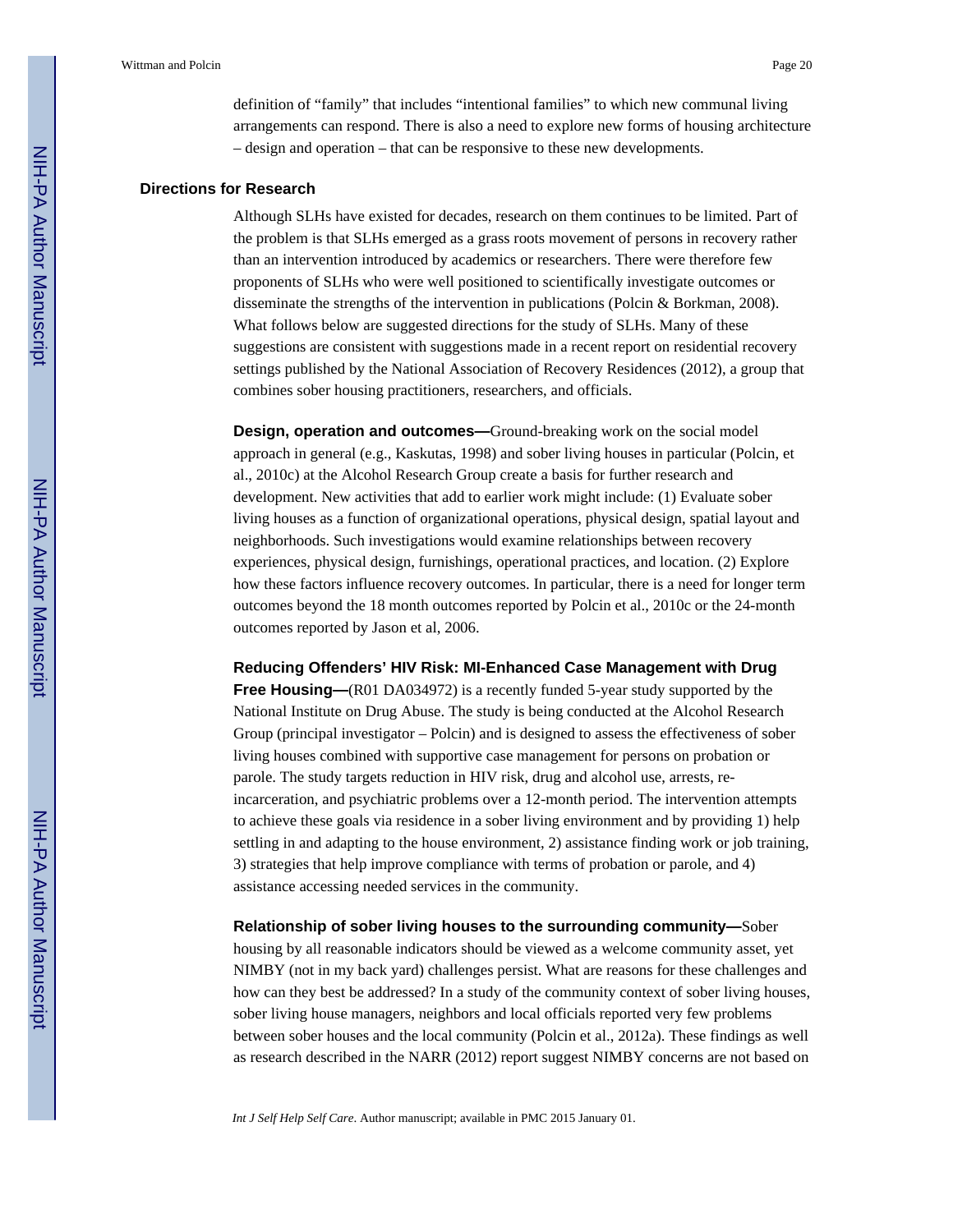actual conflicts between neighbors and sober houses. More work is needed to understand what motivates NIMBY activists, but stigma about addiction and lack of knowledge about the disease concept of addiction were viewed as contributors to NIMBY in a study of recovery counselors and psychiatric health practitioners (Polcin et al., 2012b).

There are additional questions needing more attention that relate to the methods and strategies needed to maintain positive relationships with neighbors, officials, and service providers. To what extent should sober living houses maintain anonymity in the neighborhood? To what extent should they actively build cordial relationships with neighbors? When should SLHs invoke their federal rights to fair housing? What circumstances make it important to assert these rights, and what are most effective ways to do so?

**Financing sober living houses—Currently, most SLHs operate on standard private** housing market models – monthly rent payments by the residents, who may be subsidized from a variety of sources according to arrangements that are the responsibility of the tenant, not the owner/operator. This "fair-box" approach seems viable for many applications, and it avoids many pitfalls. However, there are a number of questions needing more focus. What shortcomings do SLHs encounter, for example, with difficulties in access to loans to make initial changes and improvements? Should there be more government support in this regard and how might that effect SLH autonomy and operations? Should there be other funding/ financing models? Does it make sense to subsidize an individual who has limited financial resources who may require some time to generate an income? How does that affect experience in the home and how might it affect other residents?

### **Quality control and community standards; use permits, licensing and**

**certification—**Claims are often made that requiring state licensing or certification will help guarantee that sober housing is operated appropriately. The social model approach rejects this claim on practical and theoretical grounds in favor of peer-based monitoring systems in which sober houses supervise each other. Both CAARR and SLN work on this latter basis, but this approach has not been formally studied and self-monitoring standards have not been reviewed or critiqued by researchers or other parties who could provide balance and perspective.

**The identity of sober housing as a community institution—**There is a need for more attention from researchers and community planners toward the concept of "intentional housing" as it might apply to various groups. The original four-setting social model (detoxification centers, residential recovery programs, sober living houses and neighborhood recovery centers) was dedicated sui generis to creating a community environment that protects and honors sobriety for participants according to 12-step principles. Other issues and relationships were of secondary importance. But recent developments indicate that sober housing can be thought of as a subset of what has been called intentional housing – housing in which a group of people not personally related to each other live together for a common purpose. High costs in the housing market and changing social patterns for urban living are breaking down long-standing assumptions about housing architectural design and social patterns of use. Can sober living houses as a concept be expanded to broader communal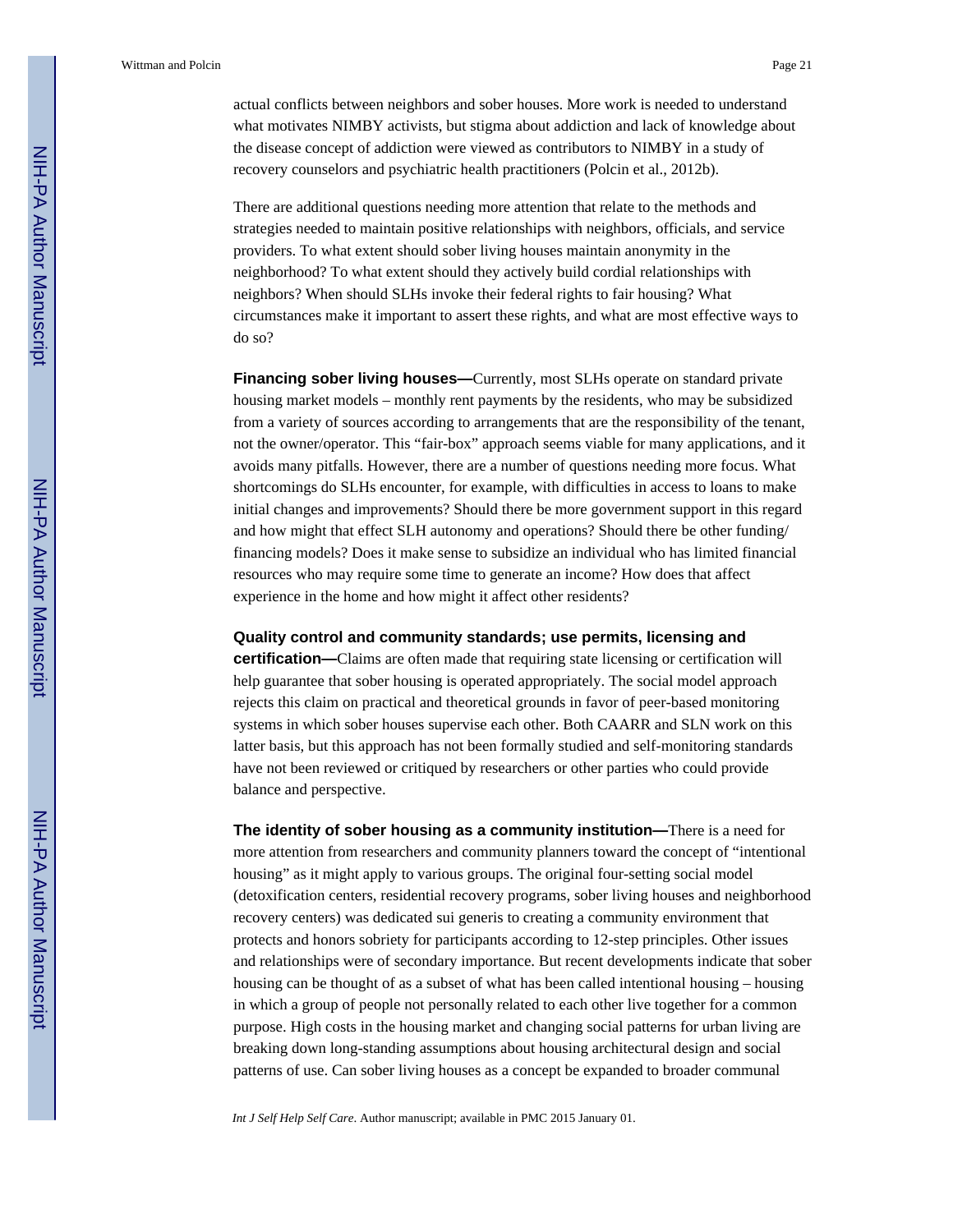living arrangements that target intentional housing for groups organized for specific purposes? Examples might include communal housing for housing veterans, persons with specific disabilities, or persons who share other life circumstances (e.g., single parents).

### **Conclusion: Sober housing and the American Dream**

The American Dream includes the idea that each person or family has a room or a living unit to call his or her own, a place that is private, safe, and can be used to express one's self in its décor and customs for its use. It seems to us that sober living houses survive in large part because the SLH expresses this dream. Ken Schonlau expressed it through founding the Sober Living Network dedicated to the proposition that every community should offer a safe, sober, affordable and decent place to live while in recovery. The SLN's sole mission is to provide ordinary housing that promotes this end, and when needed to assert the recovering community's rights to do so free of undue influence from state and local regulators, meddling from the treatment community or unjustified attacks by neighbors. Ken's stubborn insistence on this core mission created a durable organization that continues to thrive following the passing of its founder. Ken's legacy symbolizes the continuing spirit that prompted the first 12-step house operators to act on their own initiative to provide peerbased, recovery-oriented sober housing. It seems fair to say there will always be a place for sober housing in the community in the same way that there will always be a place for AA, even though alcohol/drug treatment and recovery programs and philosophies come and go, and public support waxes and wanes.

### **Acknowledgments**

The authors acknowledge Martin Dodd and Al Wright for their ground breaking work on sober housing as a recovery resource and helpful comments and suggestions on the paper. This work was supported by the National Institute on Drug Abuse, grant number R01 DA034973 (Principal Investigator – Polcin)

### **References**

- Anderson DJ, McGovern JP, DuPont RL. The origins of the Minnesota Model of addiction treatment-a first person account. Journal of Addictive Diseases. 1999; 18(1):107–114. [PubMed: 10234566]
- Blacksher, S. A chronology of the department of the California Alcohol Program. In: Shaw, S.; Borkman, T., editors. Social Model Alcohol Recovery: An environmental approach. Burbank, CA: Bridge Focus, Inc; 1990. p. 215-222.
- Borkman, T. A comparison of social model and clinical model services. In: Shaw, S.; Borkman, T., editors. Social Model Recovery: An environmental approach. Burbank, CA: Bridge-Focus, Inc; 1990. p. 45-56.
- Borkman, TJ.; Kaskutas, LA.; Barrows, D. Monograph prepared for Center for Substance Abuse Treatment NEDTAC (National Evaluation Data and Technical Assistance Center), Contract 270-94-0001. Berkeley CA: Alcohol Research Group; 1999. The social model: A literature review and history.
- Borkman, TJ.; Kaskutas, LA.; Room, J.; Bryan, K.; Barrows, D. The Social Model Approach to Substance Abuse Recovery: A program of research and evaluation (pp. Rockville, MD: Center for Substance Abuse Treatment; 1999. Executive summary of the social model program: a literature review and analysis; p. 1-84.Part One, Tab II Accessed: [2013-11-19. Archived by WebCite at [http://www.webcitation.org/6LFnhLUT4\]](http://www.webcitation.org/6LFnhLUT4)
- Bristol KG. The Pruitt-Igoe myth. Journal of Architectural Education. 1991 May; 44(3):183–191.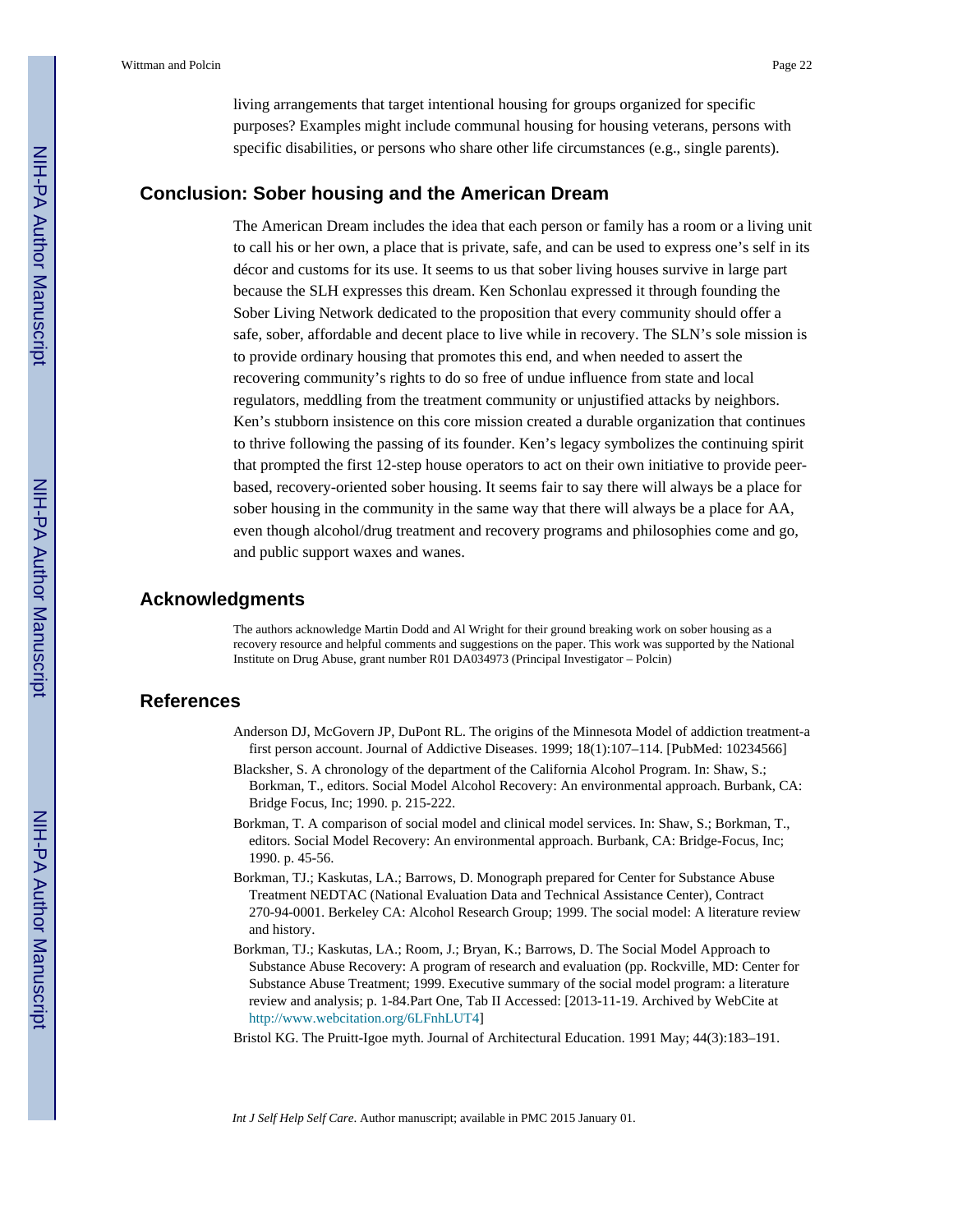- Buntin, J. LA Noir: The struggle for the soul of America's most seductive city. New York, NY: Harmony Books (Random House); 2009. p. 306-325.
- De Leon G. Is the therapeutic community an evidence-based treatment? What the evidence says. Therapeutic Communities. 2010; 31(2):104–128.
- Deutsch, A. The Shame of the States. New York: Harcourt, Brace and Company; 1948.
- Dodd, M. Alcoholic Recovery Homes. In: Shaw, S.; Borkman, T., editors. Social Model Alcohol Recovery: An environpsychiatric approach. Burbank, CA: Bridge-Focus, Inc; 1990. p. 11-21.
- Dodd M. Social model of recovery: origin, early features, changes and future. Journal of Psychoactive Drugs. 1997; 29(2):133–139. [PubMed: 9250938]
- Dumont, MP. The Absurd Healer: Perspectives of a community psychiatrist. Boston, MA: Science House; 1968.
- Gillon, SM. That's Not What We Meant to Do: Reform and its unintended consequences in twentiethcentury America. New York: W. W. Norton & Company; 2000.
- Goffman, E. Asylums: Essays on the social situation of psychiatric patients and other inmates. Garden City, NY: Anchor Books; 1961.
- Goldberg, A.; Wittman, F. Berkeley, CA: Institute for the Study of Social Change; 2005. Taking charge: managing community alcohol and drug risk environments; p. 57An action guide to help California cities reduce risk in alcohol and drug problem environments [Accessed: 2013-11-19. Archived by WebCite® at [http://www.webcitation.org/6LFgDHAzS\]](http://www.webcitation.org/6LFgDHAzS)
- Gruenberg EM, Brandon S, Kasius RV. Identifying cases of the social breakdown syndrome. The Milbank Memorial Fund Quarterly. 1966; 44(Suppl. 1):150–155. [PubMed: 5907654]
- Jason LA, Olson BD, Ferrari JR, Lo Sasso AT. Communal housing settings enhance substance abuse recovery. American Journal of Public Health. 2006; 96(10):1727–1729. [PubMed: 17008561]
- Jason LA, Mericle AA, Polcin DL, White WL. The Role of Recovery Residences in Promoting Longterm Addiction Recovery. American Journal of Community Psychology. 2013; 52:406–411. [PubMed: 24081318]
- Kaplan, L. The Role of Recovery Support Services in Recovery-Oriented Systems of Care. DHHS Publication No. (SMA) 08-4315. Rockville, MD: Center for Substance Abuse Treatment, Substance Abuse and Psychiatric Health Services Administration, 2008;
- Kaskutas LA. Methodology and characteristics of programs and clients in the Social Model Process Evaluation. Journal of Substance Abuse Treatment. 1998; 15(1):19–25. [PubMed: 9534123]
- Kaskutas LA, Ammon L, Wesiner C. A naturalistic comparison of outcomes at social and clinical model substance abuse treatment programs. International Journal of Self Help and Self Care. 2003–2004; 2(2):111–133.
- Kaskutas LA, Zavala SK, Parthasarathy S, Witbrodt J. Costs of day hospital and community residential chemical dependency treatment. The Journal of Psychiatric Health Policy and Economics. 2008; 11(1):27–32.
- Lyons, Richard D. How release of Psychiatric Patients Began, New York Times, October 30. 1984. [http://www.nytimes.com/1984/10/30/science/how-release-of-psychiatric-patients-began.html?](http://www.nytimes.com/1984/10/30/science/how-release-of-psychiatric-patients-began.html?pagewanted=2&pagewanted=print) [pagewanted=2&pagewanted=print](http://www.nytimes.com/1984/10/30/science/how-release-of-psychiatric-patients-began.html?pagewanted=2&pagewanted=print)
- Matthews, RA.; Weiss, HL. Alcoholism as a social disease: the community model of alcohol problems. In: Shaw, S.; Borkman, T., editors. Social Model Alcohol Recovery: An environmental approach. Burbank, CA: Bridge-Focus, Inc; 1990. p. 169-187.
- McCarty D, Argeriou M, Huebner RB, Lubran B. Alcoholism, drug abuse, and the homeless. American Psychologist. 1991; 46(11):1139–1148. [PubMed: 1772151]
- Miller, B.; Manov, WF.; Wright, A. The community model approach: Los Angeles County's application of public health principles to alcohol problems; New Orleans, LA. Paper presented at the American Public Health Association Meeting; 1987 Oct 18–22.
- National Association of Recovery Residences. Atlanta, GA: 2012. p. 46A primer on recovery residences: frequently asked questions [Accessed: 2012-10-02. Archived by WebCite at [http://](http://www.webcitation.org/6B7e01VSk) [www.webcitation.org/6B7e01VSk](http://www.webcitation.org/6B7e01VSk)]
- Newman, O. US Dept. of Justice, NIJ pub, NI-70-015; NI-70-082;NI-71-127. Washington, D.C.: 1972. Design Directives for Achieving Defensible Space.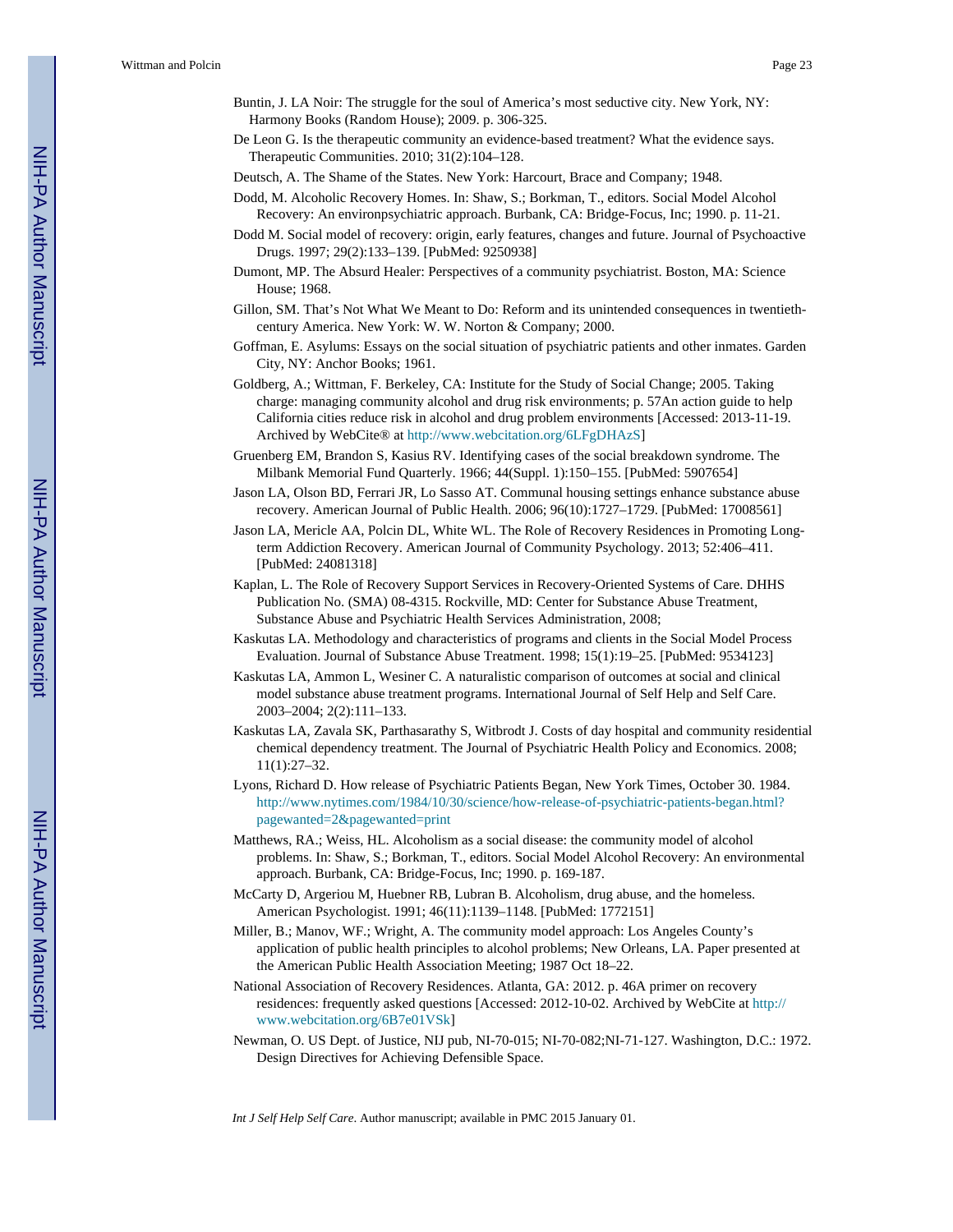- O'Briant, RG.; Lennard, HL.; Allen, SD.; Ransom, DC. Recovery from alcoholism: A social treatment model. Springfield, IL: Charles C. Thomas, Publisher; 1973.
- O'Briant, RG.; Petersen, NW. Social setting detoxification. In: Shaw, S.; Borkman, T., editors. Social Model Alcohol Recovery: An environmental approach. Burbank, CA: Bridge Focus Inc; 1990. p. 23-30.
- O'Neill, JV. History of Oxford House, Inc. In: Shaw, S.; Borkman, T., editors. Social Model Alcohol Recovery: An environmental approach. Burbank, CA: Bridge-Focus, Inc; 1990. p. 103-117.
- Parker, DS. San Diego, CA: Futures Associates, Inc; 2009. Three legal protections California local governments and providers of sober and other independent living for persons with disabilities need to know [Accessed: 2013-11-19. Archived by WebCite® at [http://www.webcitation.org/](http://www.webcitation.org/6LFlg16fA) [6LFlg16fA\]](http://www.webcitation.org/6LFlg16fA)
- Peterson, R. San Francisco, CA: SPUR; 2005. HOPE VI in San Francisco: A progress report [Accessed: 2013-11-19. Archived by WebCite® at [http://www.webcitation.org/6LFiPvMmH\]](http://www.webcitation.org/6LFiPvMmH)
- Pew Center on the States. Washington, DC: The Pew Charitable Trusts; 2009. p. 45One in 31: The long reach of American corrections [Accessed: 2012-03-23. Archived by WebCite at [http://](http://www.webcitation.org/66NqCQosy) [www.webcitation.org/66NqCQosy](http://www.webcitation.org/66NqCQosy)]
- Polcin DL. Administrative planning in community psychiatric health. Community Psychiatric Health Journal. 1990; 26(2):181–192.
- Polcin DL. Professional therapy versus specialized programs for alcohol and drug abuse treatment. Journal of Addiction and Offender Counseling. 2000; 21(1):2–11.
- Polcin DL. What about Sober Living Houses for parolees? Criminal Justice Studies: A Critical Journal of Crime, Law and Society. 2006; 19(3):291–300.
- Polcin DL. Addiction science advocacy: Mobilizing political support to influence public policy. International Journal of Drug Policy. 2014; 25(2):329–331. [PubMed: 24331761]
- Polcin, DL.; Borkman, T. The impact of AA on non-professional substance abuse recovery programs and sober living houses. In: Galanter, M.; Kaskutas, LA., editors. Recent Developments in Alcoholism: Research on alcoholics anonymous and spirituality in addiction recovery. Vol. 18. New York: Springer; 2008. p. 91-108.
- Polcin DL, Henderson D. A clean and sober place to live: Philosophy, structure, and purported therapeutic factors in sober living houses. Journal of Psychoactive Drugs. 2008; 40(2):153–159. [PubMed: 18720664]
- Polcin DL, Henderson D, Trocki K, Evans K, Wittman F. Community context of Sober Living Houses. Addiction Research and Theory. 2012a; 20(6):480–491. [PubMed: 24478615]
- Polcin DL, Henderson DM, Korcha R, Evans K, Wittman F, Trocki K. Perceptions of sober living houses among addiction counselors and psychiatric health therapists: Knowledge, views and perceived barriers. Journal of psychoactive drugs. 2012b; 44(3):224–236. [PubMed: 23061322]
- Polcin DL, Korcha R, Bond J, Galloway G. Eighteen-month outcomes for clients receiving combined outpatient treatment and sober living houses. Journal of Substance Use. 2010a; 15(5):352–366. [PubMed: 21197122]
- Polcin DL, Korcha R, Bond J, Galloway GP. Sober Living Houses for Alcohol and Drug Dependence: 18-Month Outcomes. Journal of Substance Abuse Treatment. 2010b; 38(4):356–365. [PubMed: 20299175]
- Polcin DL, Korcha R, Bond J, Galloway GP. What did we learn from our study on sober living houses and where do we go from here? Journal of Psychoactive Drugs. 2010c; 42:425–433. [PubMed: 21305907]
- Polcin DL, Mulia N, Jones L. Substance users' perspectives on helpful and unhelpful confrontation: implications for recovery. Journal of Psychoactive Drugs. 2012; 44(2):144–152. [PubMed: 22880542]
- Schonlau, K. Recovery homes: development and operation. In: Shaw, S.; Borkman, T., editors. Social Model Alcohol Recovery: An environmental approach. Burbank, CA: Bridge-Focus, Inc; 1990. p. 67-74.
- Shaw, S. An investigation of the extent that Monterey County alcohol programs are engaged in social and community activities. In: Shaw, S.; Borkman, T., editors. Social Model Alcohol Recovery: An environmental approach. Burbank, CA: Bridge-Focus, Inc; 1990. p. 201-213.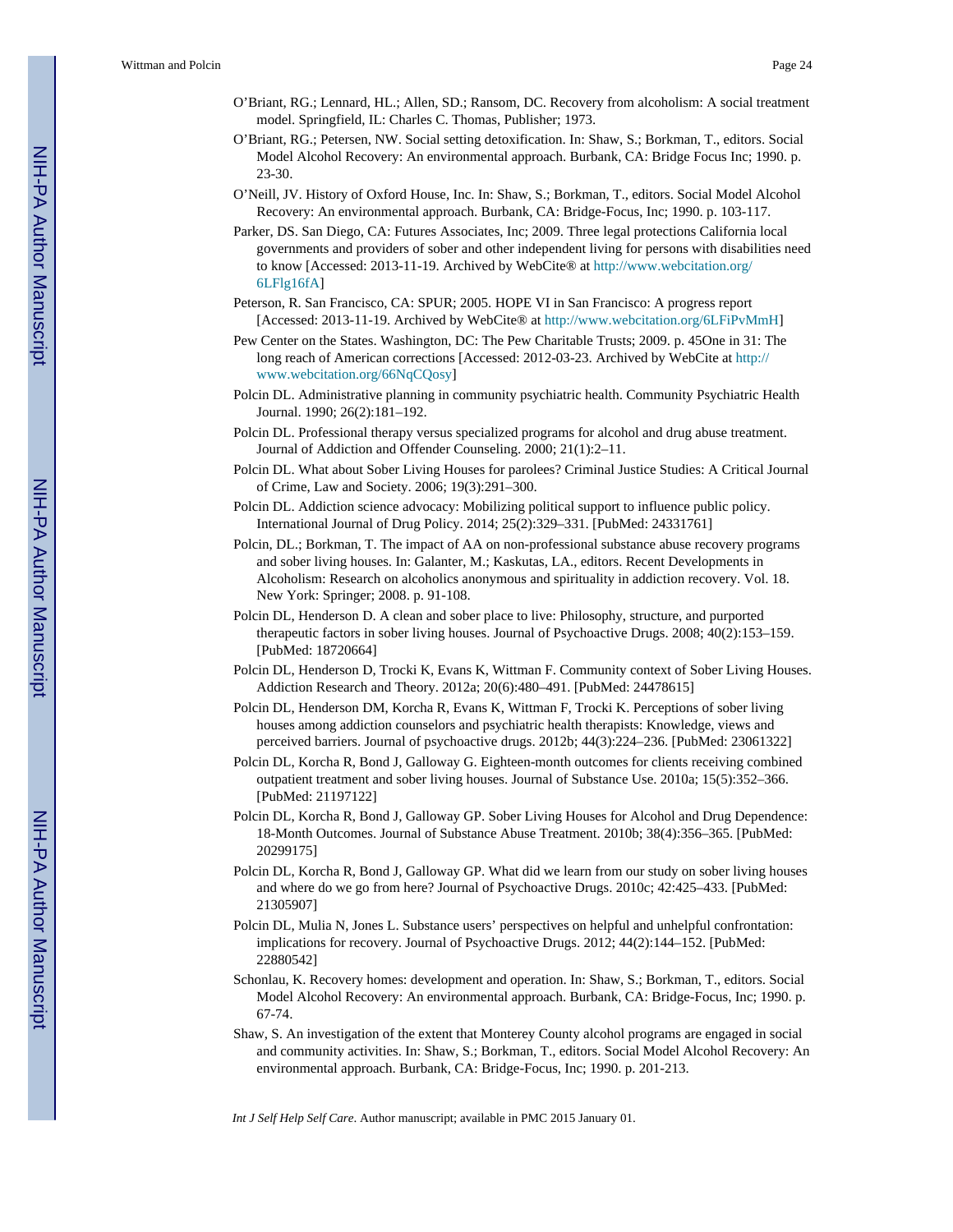- Shaw, S.; Borkman, T. Social Model Alcohol Recovery: An environmental approach. Burbank, CA: Bridge-Focus, Inc; 1990.
- Sweet, V. God's Hotel: A doctor, a hospital, and a pilgrimage to the heart of medicine. New York: Riverhead Books; 2012.
- U.S. Department of Health and Human Services. Psychiatric Health: A Report of the Surgeon General. Rockville, MD: U.S. Department of Health and Human Services, Substance Abuse and Psychiatric Health Services Administration, Center for Psychiatric Health Services, National Institutes of Health, National Institute of Psychiatric Health; 1999.
- Walmsley, R. World Prison Population List (Sixth Edition). London, England: International Centre for Prison Studies; 2006. p. 1
- Wiseman, JP. Stations of the Lost: The treatment of skid row alcoholics. Englewood Cliffs, NJ: Prentice-Hall; 1970.
- Wittman, FD.; Biderman, F.; Hughes, L., editors. Sober Living Guidebook for Alcohol and Drug Free Housing. Institute for the Study of Social Change: University of California, Berkeley; 1993.
- Wittman, FD.; Lifchez, R.; Crowell, C.; Johnson, T.; Post, H.; Stoltz, N. Environmental design for social model alcoholism programs: Department of Architecture, College of Environmental Design. University of California Berkeley; 1976.
- Wittman, FD.; Madden, PA. Alcohol recovery programs for homeless people: a survey of current programs in the U.S. Rockville, MD: National Institute on Alcohol Abuse and Alcoholism; 1988.
- Wittman, FD.; Shane, P. Manual for Community Planning to Prevent Problems of Alcohol Availability. Berkeley, CA: Institute for the Study of Social Change; 1988.
- Wittman FD. Experiences form the Castro Valley and San Francisco Projects: An Environmental Design Perspective (from Research, Action and the Community: Experiences in the Prevention of Alcohol and Other Drug Problems, P53-60, 1990, Normal Giesbrecht, Peter Conley, et al., eds-See NIJ-128273). 1990
- Wright, A. What is a social model?. In: Shaw, S.; Borkman, T., editors. Social Model Alcohol Recovery: An environpsychiatric approach. Burbank, CA: Bridge-Focus, Inc; 1990. p. 7-10.